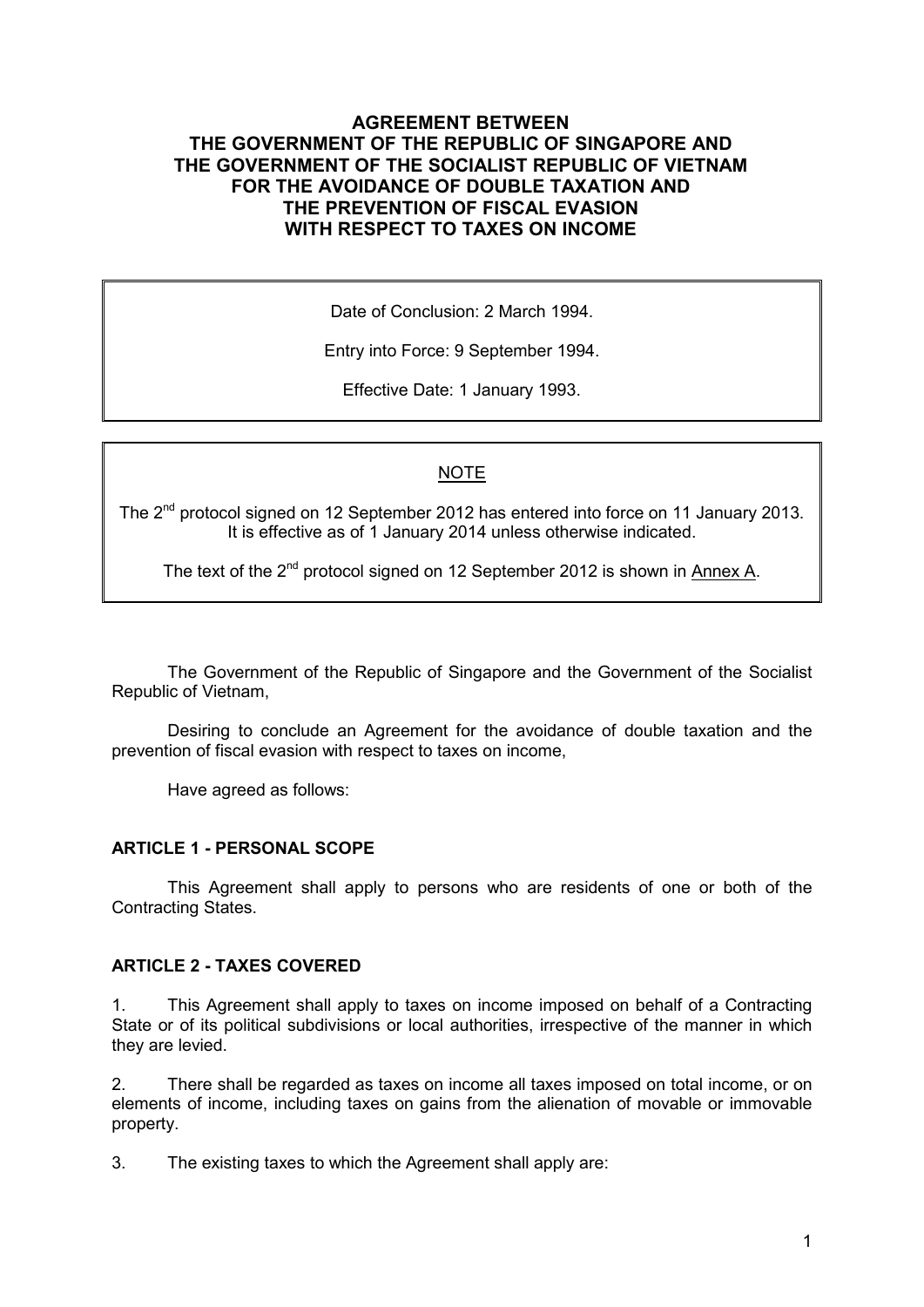- (a) in Vietnam:
	- (i) the personal income tax;
	- (ii) the profit tax;
	- (iii) the profit remittance tax;
	- (iv) the foreign petroleum sub-contractor tax; and
	- (v) the foreign contractor tax

(hereinafter referred to as "Vietnamese tax");

(b) in Singapore:

the income tax

(hereinafter referred to as "Singapore tax").

4. The Agreement shall also apply to any identical or substantially similar taxes which are imposed after the date of signature of this Agreement in addition to, or in place of the existing taxes. The competent authorities of the Contracting States shall notify each other of significant changes which have been made in their respective taxation laws.

# **ARTICLE 3 - GENERAL DEFINITIONS**

- 1. For the purposes of this Agreement, unless the context otherwise requires:
	- (a) the term "Vietnam" means the Socialist Republic of Vietnam;
	- (b) the term "Singapore" means the Republic of Singapore;
	- (c) the terms "a Contracting State" and "the other Contracting State" mean Vietnam or Singapore as the context requires;
	- (d) the term "person" includes an individual, a company, a body of persons or any other entity which is treated as a person for tax purposes;
	- (e) the term "company" means any body corporate or any entity which is treated as a body corporate for tax purposes;
	- (f) the terms "enterprise of a Contracting State" and "enterprise of the other Contracting State" mean respectively an enterprise carried on by a resident of a Contracting State and an enterprise carried on by a resident of the other Contracting State;
	- (g) the term "national" means:
		- (i) any individual possessing the nationality of a Contracting State;
		- (ii) any legal person, partnership and association deriving its status as such from the laws in force in a Contracting State;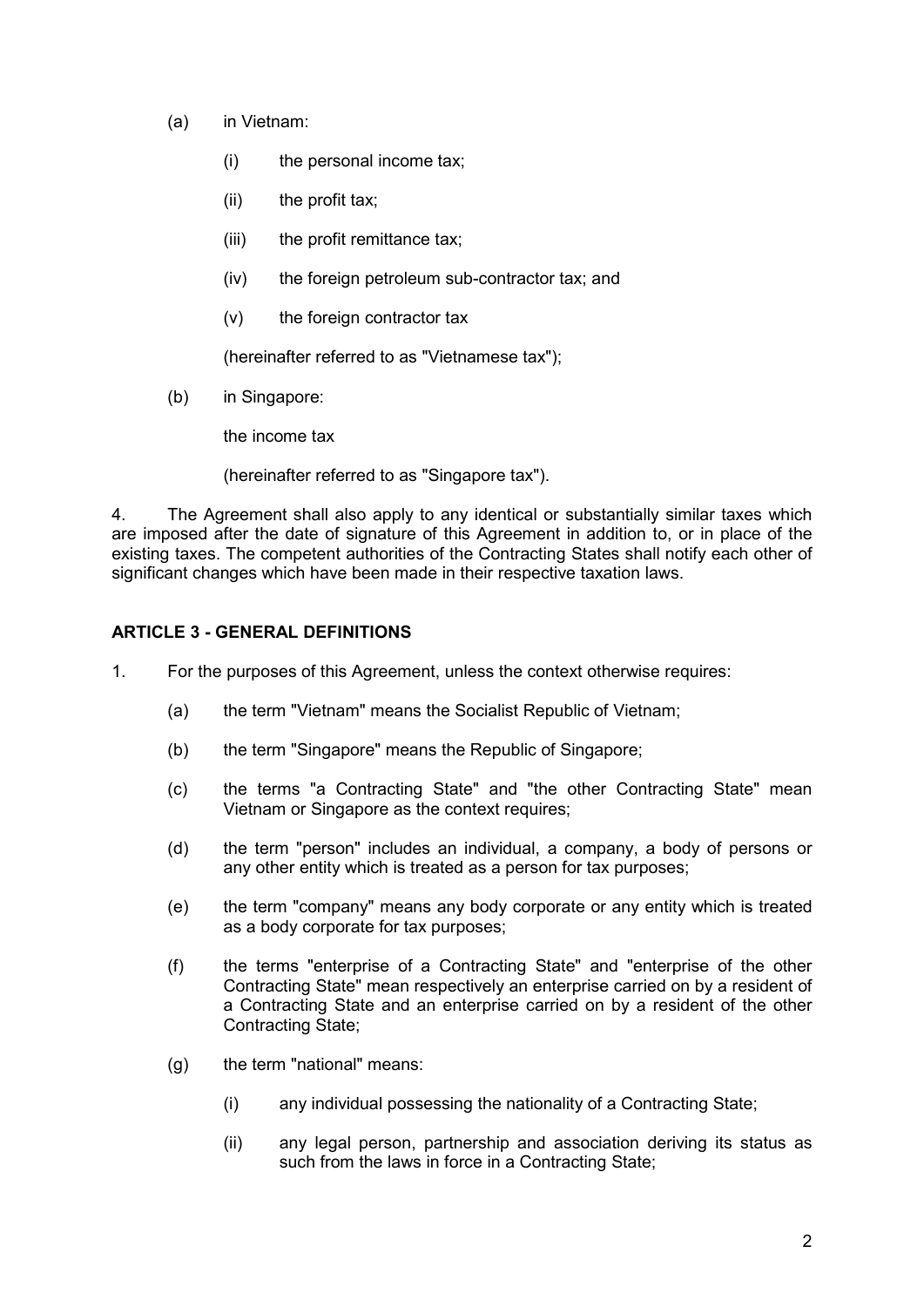- (h) the term "international traffic" means any transport by a ship or aircraft operated by an enterprise of a Contracting State, except when the ship or aircraft is operated solely between places in other Contracting State;
- (i) the term "competent authority" means:
	- (i) in the case of Vietnam, the Minister of Finance or his authorised representative; and
	- (ii) in the case of Singapore, the Minister for Finance or his authorised representative;
- (j) the term "tax" means Vietnamese tax or Singapore tax as the context requires; and
- (k) the term "fixed base" means a permanent place for the purpose of performing professional services or other activities of an independent nature.

2. As regards the application of the Agreement by a Contracting State, any term not defined therein shall, unless the context otherwise requires, have the meaning which it has under the law of that State concerning the taxes to which the Agreement applies.

# **ARTICLE 4 - RESIDENT**

1. For the purposes of this Agreement, the term "resident of a Contracting State" means any person who, under the laws of that State, is liable to tax therein by reason of his domicile, residence, place of management or any other criterion of a similar nature.

2. Where by reason of the provisions of paragraph 1 an individual is a resident of both Contracting States, then his status shall be determined as follows:

- (a) he shall be deemed to be a resident of the State in which he has a permanent home available to him;
- (b) if he has a permanent home available to him in both States, he shall be deemed to be a resident of the State with which his personal and economic relations are closer (centre of vital interests);
- (c) if the State in which he has his centre of vital interests cannot be determined, or if he has no permanent home available to him in either State, he shall be deemed to be a resident of the State in which he has an habitual abode;
- (d) if the status of resident cannot be determined according to subparagraphs (a) to (c), the competent authorities of the Contracting States shall settle the question by mutual agreement.

3. Where by reason of the provisions of paragraph 1, a person other than an individual is a resident of both Contracting States, then it shall be deemed to be a resident of the State in which its place of effective management is situated. If its place of effective management cannot be determined, the competent authorities of the Contracting States shall settle the question by mutual agreement.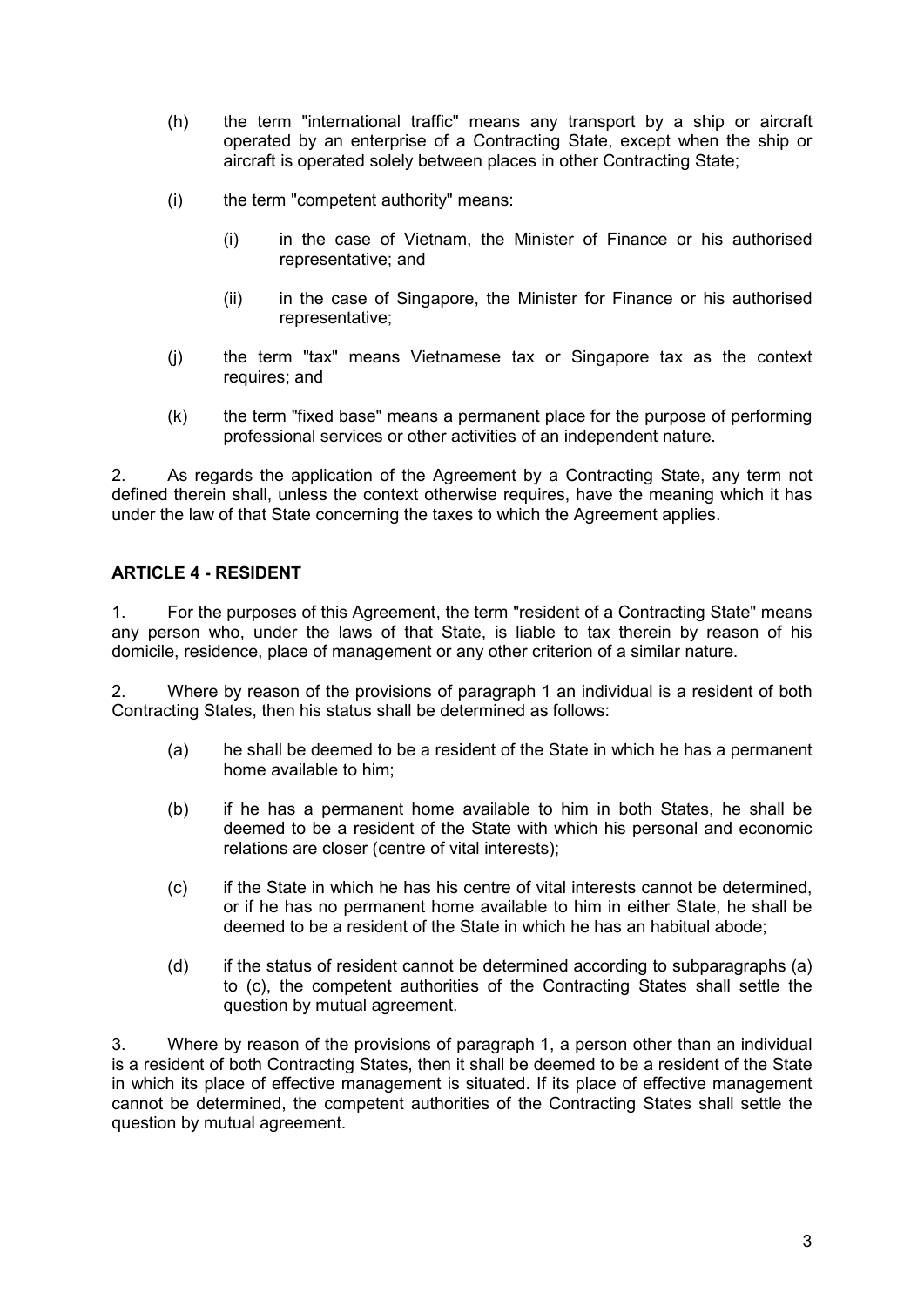#### **ARTICLE 5 - PERMANENT ESTABLISHMENT**

1. For the purposes of this Agreement, the term "permanent establishment" means a fixed place of business through which the business of the enterprise is wholly or partly carried on.

- 2. The term "permanent establishment" includes especially:
	- (a) a place of management;
	- (b) a branch;
	- (c) an office;
	- (d) a factory;
	- (e) a workshop;
	- (f) a mine, an oil or gas well, a quarry or any other place of extraction of natural resources.

3. A building site or construction or installation project constitutes a permanent establishment only if it lasts more than 6 months.

4. Notwithstanding the preceding provisions of this Article, the term "permanent establishment" shall be deemed not to include:

- (a) the use of facilities solely for the purpose of storage, display or delivery of goods or merchandise belonging to the enterprise;
- (b) the maintenance of a stock of goods or merchandise belonging to the enterprise solely for the purpose of storage, display or delivery;
- (c) the maintenance of a stock of goods or merchandise belonging to the enterprise solely for the purpose of processing by another enterprise;
- (d) the maintenance of a fixed place of business solely for the purpose of purchasing goods or merchandise or of collecting information, for the enterprise;
- (e) the maintenance of a fixed place of business solely for the purpose of carrying on, for the enterprise, any other activity of a preparatory or auxiliary character;
- (f) the maintenance of a fixed place of business solely for any combination of activities mentioned in subparagraphs (a) to (e), provided that the overall activity of the fixed place of business resulting from this combination is of a preparatory or auxiliary character.

5. Notwithstanding the provisions of paragraphs 1 and 2, where a person -- other than an agent of an independent status to whom paragraph 6 applies -- is acting on behalf of an enterprise and has, and habitually exercises, in a Contracting State an authority to conclude contracts in the name of the enterprise, that enterprise shall be deemed to have a permanent establishment in that State in respect of any activities which that person undertakes for the enterprise, unless the activities of such person are limited to those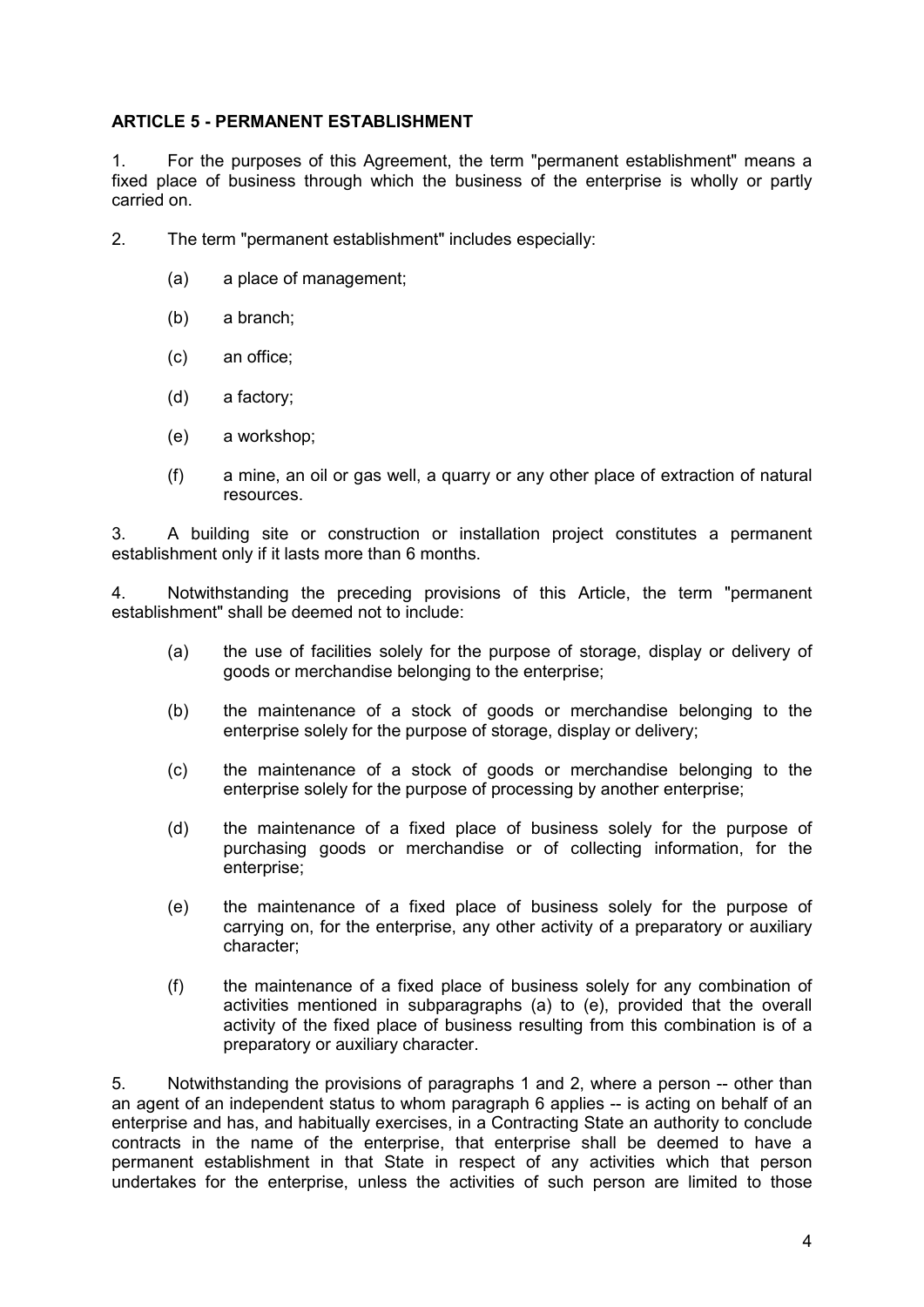mentioned in paragraph 4 which, if exercised through a fixed place of business, would not make this fixed place of business a permanent establishment under the provisions of that paragraph.

6. An enterprise shall not be deemed to have a permanent establishment in a Contracting State merely because it carries on business in that State through a broker, general commission agent or any other agent of an independent status, provided that such persons are acting in the ordinary course of their business.

7. The fact that a company which is a resident of a Contracting State controls or is controlled by a company which is a resident of the other Contracting State, or which carries on business in that other State (whether through a permanent establishment or otherwise), shall not of itself constitute either company a permanent establishment of the other.

# **ARTICLE 6 - INCOME FROM IMMOVABLE PROPERTY**

1. Income derived by a resident of a Contracting State from immovable property (including income from agriculture or forestry) situated in the other Contracting State may be taxed in that other State.

2. The term "immovable property" shall have the meaning which it has under the law of the Contracting State in which the property in question is situated. Ships and aircraft shall not be regarded as immovable property.

3. The provisions of paragraph 1 shall apply to income derived from the direct use, letting, or use in any other form of immovable property.

4. The provisions of paragraphs 1 and 3 shall also apply to the income from immovable property of an enterprise and to income from immovable property used for the performance of independent personal services.

# **ARTICLE 7 - BUSINESS PROFITS**

1. The profits of an enterprise of a Contracting State shall be taxable only in that State unless the enterprise carries on business in the other Contracting State through a permanent establishment situated therein. If the enterprise carries on business as aforesaid, the profits of the enterprise may be taxed in the other State but only so much of them as is attributable to that permanent establishment.

2. Subject to the provisions of paragraph 3, where an enterprise of a Contracting State carries on business in the other Contracting State through a permanent establishment situated therein, there shall in each Contracting State be attributed to that permanent establishment the profits which it might be expected to make if it were a distinct and separate enterprise engaged in the same or similar activities under the same or similar conditions and dealing wholly independently with the enterprise of which it is a permanent establishment.

3. In determining the profits of a permanent establishment, there shall be allowed as deductions all expenses, including executive and general administrative expenses, which would be deductible if the permanent establishment were an independent enterprise, insofar as they are reasonably allocable to the permanent establishment, whether incurred in the Contracting State in which the permanent establishment is situated or elsewhere.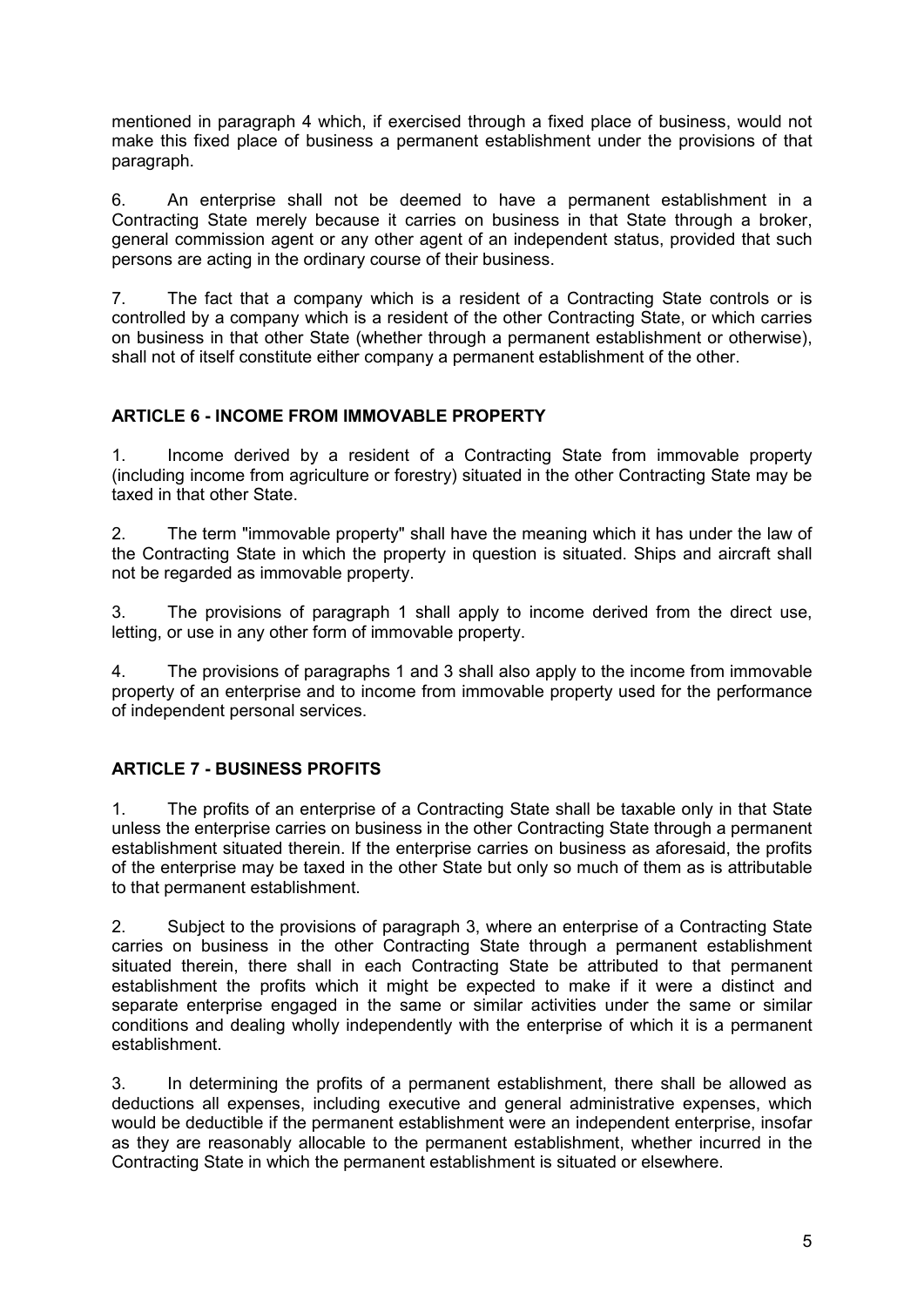4. No profits shall be attributed to a permanent establishment by reason of the mere purchase by that permanent establishment of goods or merchandise for the enterprise.

5. Where profits include items of income which are dealt with separately in other Articles of this Agreement, then the provisions of those Articles shall not be affected by the provisions of this Article.

#### **ARTICLE 8 - SHIPPING AND AIR TRANSPORT**

1. Profits derived by an enterprise of a Contracting State from the operation of ships or aircraft in international traffic shall be taxable only in that State.

2. The provisions of paragraph 1 shall also apply to profits from the participation in a pool, a joint business or an international operating agency.

3. For the purposes of this Article, profits from the operation of ships or aircraft in international traffic include:

- (a) income from the lease of ships or aircraft; and
- (b) profits from the use, maintenance or rental of containers (including trailers and related equipment for the transport of containers);

where such lease or such use, maintenance or rental, as the case may be, is incidental to the operation of ships or aircraft in international traffic.

#### **ARTICLE 9 - ASSOCIATED ENTERPRISES**

Where -

- (a) an enterprise of a Contracting State participates directly or indirectly in the management, control or capital of the other Contracting State, or
- (b) the same persons participate directly or indirectly in the management, control or capital of an enterprise of a Contracting State and an enterprise of the other Contracting State,

and in either case conditions are made or imposed between the two enterprises in their commercial or financial relations which differ from those which would be made between independent enterprises, then any profits which would, but for those conditions, have accrued to one of the enterprises, but, by reason of those conditions, have not so accrued, may be included in the profits of that enterprise and taxed accordingly.

#### **ARTICLE 10 - DIVIDENDS**

1. Dividends paid by a company which is a resident of a Contracting State to a resident of the other Contracting State may be taxed in that other State.

2. However, such dividends may also be taxed in the Contracting State of which the company paying the dividends is a resident and according to the laws of that State, but if the recipient is the beneficial owner of the dividends the tax so charged shall not exceed: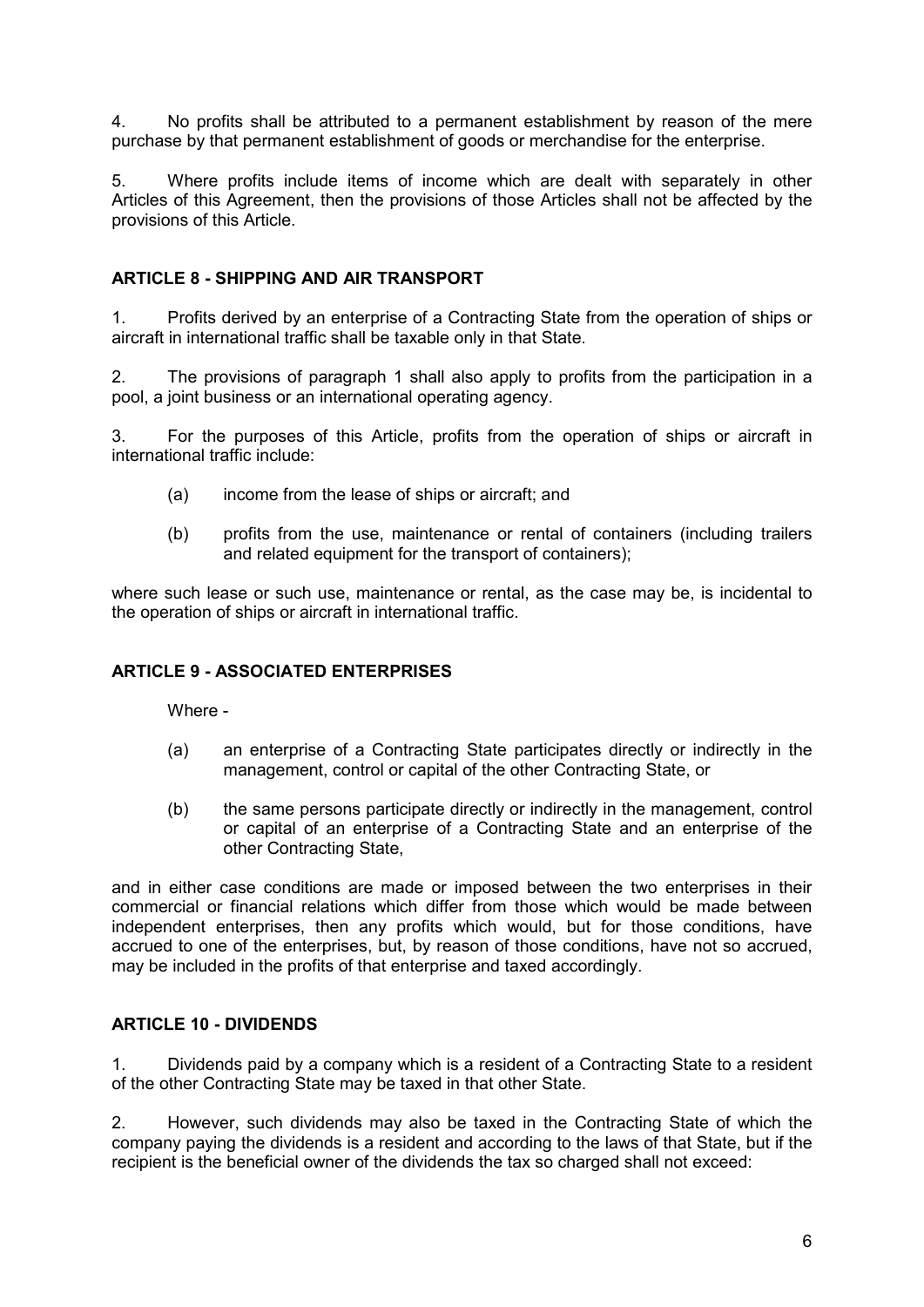- (a) 5% of the gross amount of the dividends if the beneficial owner has contributed, directly or indirectly, more than 50% of the capital of the company paying the dividends or more than US\$10 million;
- (b) 7% of the gross amount of the dividends if the beneficial owner has contributed, directly or indirectly, between 25% and 50% of the capital of the company paying the dividends;
- (c) 12.5% of the gross amount of the dividends in all other cases.

3. Notwithstanding the provisions of paragraphs 1 and 2, dividends paid by a company which is a resident of Vietnam to the Government of Singapore shall be exempt from Vietnamese tax.

4. For the purposes of paragraph 3, the term "Government of Singapore" shall have the same meaning as in paragraph 4(a) of Article 11.

5. The term "dividends" as used in this Article means income from shares, mining shares, founders' shares or other rights, not being debt-claims, participating in profits, as well as income from other corporate rights which is subjected to the same taxation treatment as income from shares by the laws of the State of which the company making the distribution is a resident.

6. The provisions of paragraphs 1 and 2 shall not apply if the beneficial owner of the dividends, being a resident of a Contracting State, carries on business in the other Contracting State of which the company paying the dividends is a resident through a permanent establishment situated therein, or performs in that other State independent personal services from a fixed base situated therein, and the holding in respect of which the dividends are paid is effectively connected with such permanent establishment or fixed base. In such case, the provisions of Article 7 or Article 14, as the case may be, shall apply.

7. Where a company which is a resident of a Contracting State derives profits or income from the other Contracting State, that other State may not impose any tax on the dividends paid by the company, except insofar as such dividends are paid to a resident of that other Contracting State or insofar as the holding in respect of which the dividends are paid is effectively connected with a permanent establishment or a fixed base situated in that other State, nor subject the company's undistributed profits to a tax on the company's undistributed profits, even if the dividends paid or the undistributed profits consist wholly or partly of profits or income arising in that other State.

8. Notwithstanding the provisions of paragraph 2 of this Article, as long as Singapore does not impose a tax on dividends in addition to the tax chargeable on the profits or income of a company, dividends paid by a company which is a resident of Singapore to a resident of Vietnam shall be exempt from any tax in Singapore which may be chargeable on dividends in addition to the tax chargeable on the profits or income of the company.

# **ARTICLE 11 - INTEREST**

1. Interest arising in a Contracting State and paid to a resident of the other Contracting State may be taxed in that other State.

2. However, such interest may also be taxed in the Contracting State in which it arises and according to the laws of that State, but if the recipient is the beneficial owner of the interest the tax so charged shall not exceed 10% of the gross amount of the interest.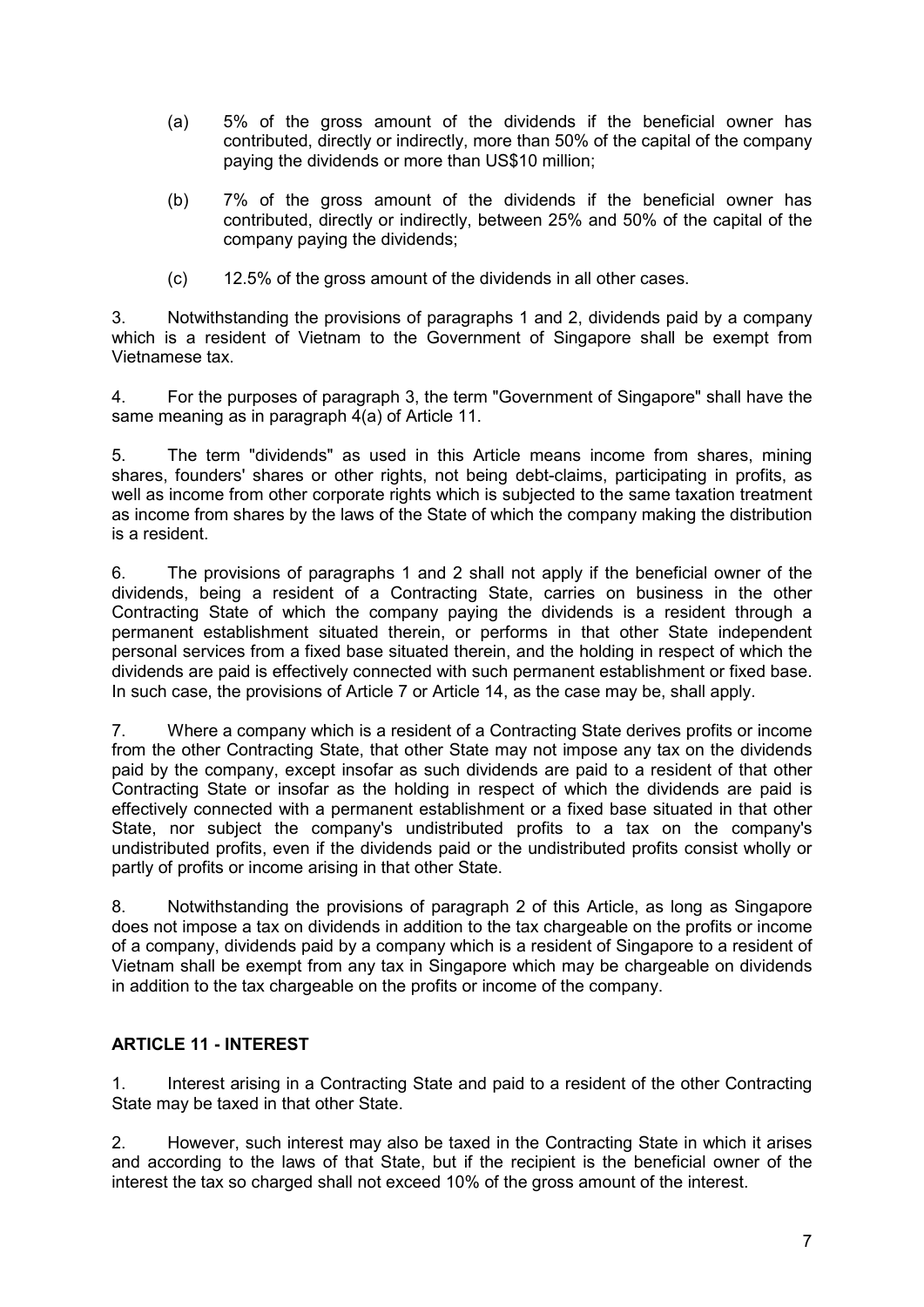3. Notwithstanding the provisions of paragraph 2, interest arising in a Contracting State and paid to the Government of the other Contracting State shall be exempt from tax in the first-mentioned Contracting State.

4. For the purpose of paragraph 3, the term Government:

- (a) in the case of Singapore means the Government of Singapore, and shall include:
	- (i) the Monetary Authority of Singapore and the Board of Commissioners of Currency;
	- (ii) the Government of Singapore Investment Corporation Pte Ltd;
	- (iii) a statutory body; and
	- (iv) any institution wholly or mainly owned by the Government of Singapore as may be agreed from time to time between the competent authorities of the Contracting States;
- (b) in the case of Vietnam, means the Government of the Socialist Republic of Vietnam and shall include:
	- (i) the State Bank of Vietnam;
	- (ii) the local authorities; and
	- (iii) a statutory body, or any institution the capital of which is wholly or mainly owned by the Government of the Socialist Republic of Vietnam, as may be agreed from time to time between the competent authorities of the Contracting States.

5. The term "interest" as used in this Article means income from debt-claims of every kind, whether or not secured by mortgage, and whether or not carrying a right to participate in the debtor's profits, and, in particular, income from Government securities and income from bonds or debentures, including premiums and prizes attaching to such securities, bonds or debentures. Penalty charges for late payment shall not be regarded as interest for the purpose of this Article.

6. The provisions of paragraphs 1 and 2 shall not apply if the beneficial owner of the interest, being a resident of a Contracting State, carries on business in the other Contracting State in which the interest arises, through a permanent establishment situated therein, or performs in that other State independent personal services from a fixed base situated therein and the debt-claim in respect of which the interest is paid is effectively connected with such permanent establishment or fixed base. In such case the provisions of Article 7 or Article 14, as the case may be, shall apply.

7. Interest shall be deemed to arise in a Contracting State when the payer is that state itself, a political sub-division, a local authority, a statutory body or a resident of that State. Where, however, the person paying the interest, whether he is a resident of a Contracting State or not, has in a Contracting State a permanent establishment or a fixed base in connection with which the indebtedness on which the interest is paid was incurred, and such interest is borne by such permanent establishment or fixed base, then such interest shall be deemed to arise in the State in which the permanent establishment or fixed base is situated.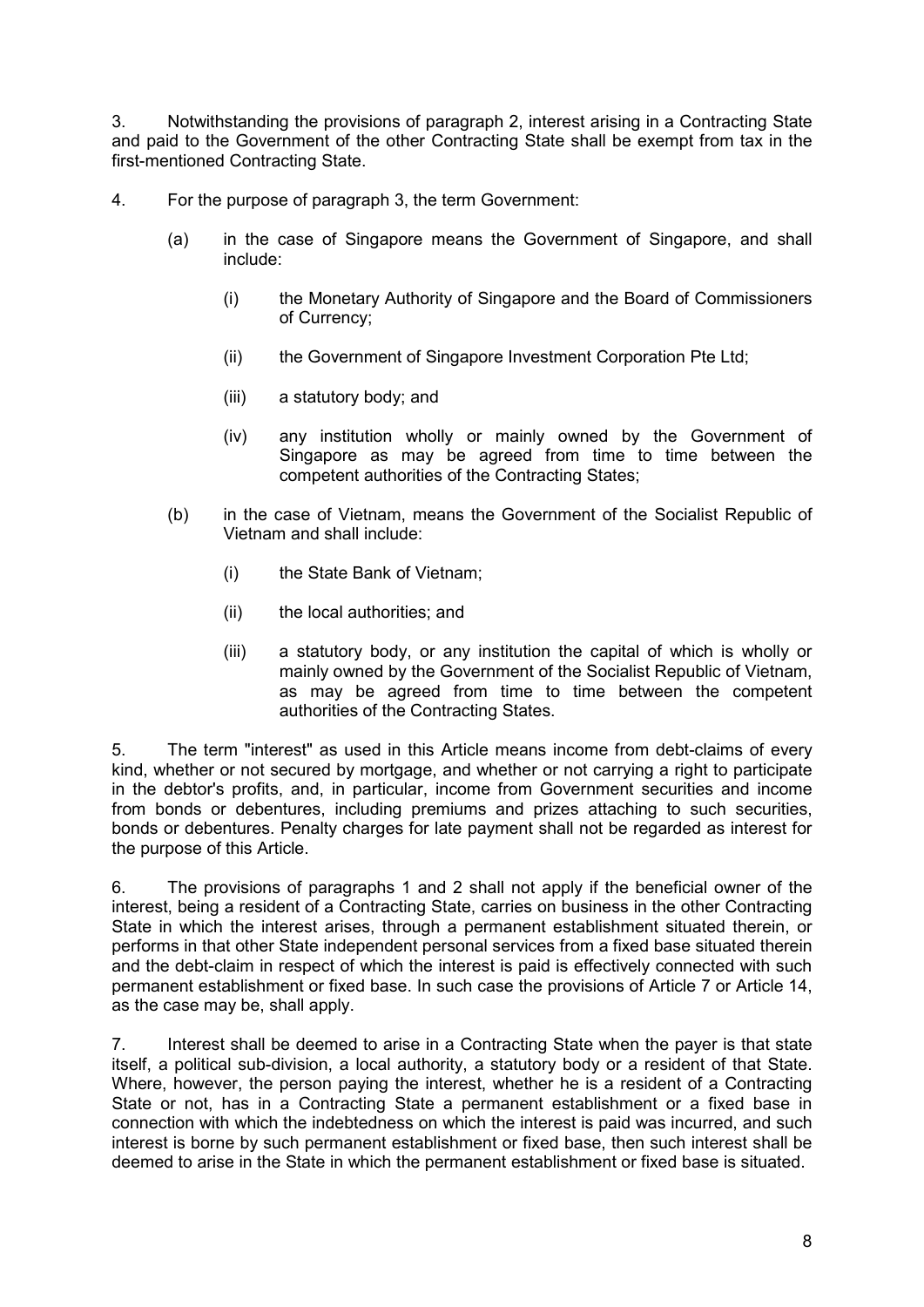8. Where, by reason of a special relationship between the payer and the beneficial owner or between both of them and some other person, the amount of the interest, having regard to the debt-claim for which it is paid, exceeds the amount which would have been agreed upon by the payer and the beneficial owner in the absence of such relationship, the provisions of this Article shall apply only to the last-mentioned amount. In such case, the excess part of the payments shall remain taxable according to the laws of each Contracting State, due regard being had to the other provisions of this Agreement.

# **ARTICLE 12 - ROYALTIES**

1. Royalties arising in a Contracting State and paid to a resident of the other Contracting State may be taxed in that other State.

2. However, such royalties may also be taxed in the Contracting State in which they arise, and according to the laws of that Contracting State, but if the beneficial owner of the royalties is a resident of the other Contracting State, the tax so charged shall not exceed:

- (a) 5% of the gross amount of the royalties in respect of payments of any kind received as a consideration for the use of, or the right to use, any patent, design or model, plan, secret formula or process, or for the use of, or the right to use, industrial, commercial or scientific equipment, or for information concerning industrial, commercial or scientific experience;
- (b) 15% of the gross amount of royalties in all other cases.

3. The term "royalties" as used in this Article means payments of any kind received as a consideration for the use of, or the right to use, any copyright of literary, artistic or scientific work including cinematograph films, or films or tapes used for radio or television broadcasting, any patent, trade mark, design or model, plan, secret formula or process, or for the use of, or the right to use, industrial, commercial or scientific equipment, or for information concerning industrial, commercial or scientific experience.

4. The provisions of paragraphs 1 and 2 shall not apply if the beneficial owner of the royalties, being a resident of a Contracting State, carries on business in the other Contracting State in which the royalties arise, through a permanent establishment situated therein, or performs in that other State independent personal services from a fixed base situated therein, and the right or property in respect of which the royalties are paid is effectively connected with such permanent establishment or fixed base. In such case the provisions of Article 7 or Article 14, as the case may be, shall apply.

5. Royalties shall be deemed to arise in a Contracting State when the payer is that State itself, a political subdivision, a local authority, a statutory body or a resident of that State. Where, however, the person paying the royalties, whether he is a resident of a Contracting State or not, has in a Contracting State a permanent establishment or fixed base in connection with which the liability to pay the royalties was incurred, and such royalties are borne by such permanent establishment or fixed base, then such royalties shall be deemed to arise in the State in which the permanent establishment or fixed base is situated.

6. Where, by reason of a special relationship between the payer and the beneficial owner or between both of them and some other person, the amount of the royalties, having regard to the use, right or information for which they are paid, exceeds the amount which would have been agreed upon by the payer and the beneficial owner in the absence of such relationship, the provisions of this Article shall apply only to the last-mentioned amount. In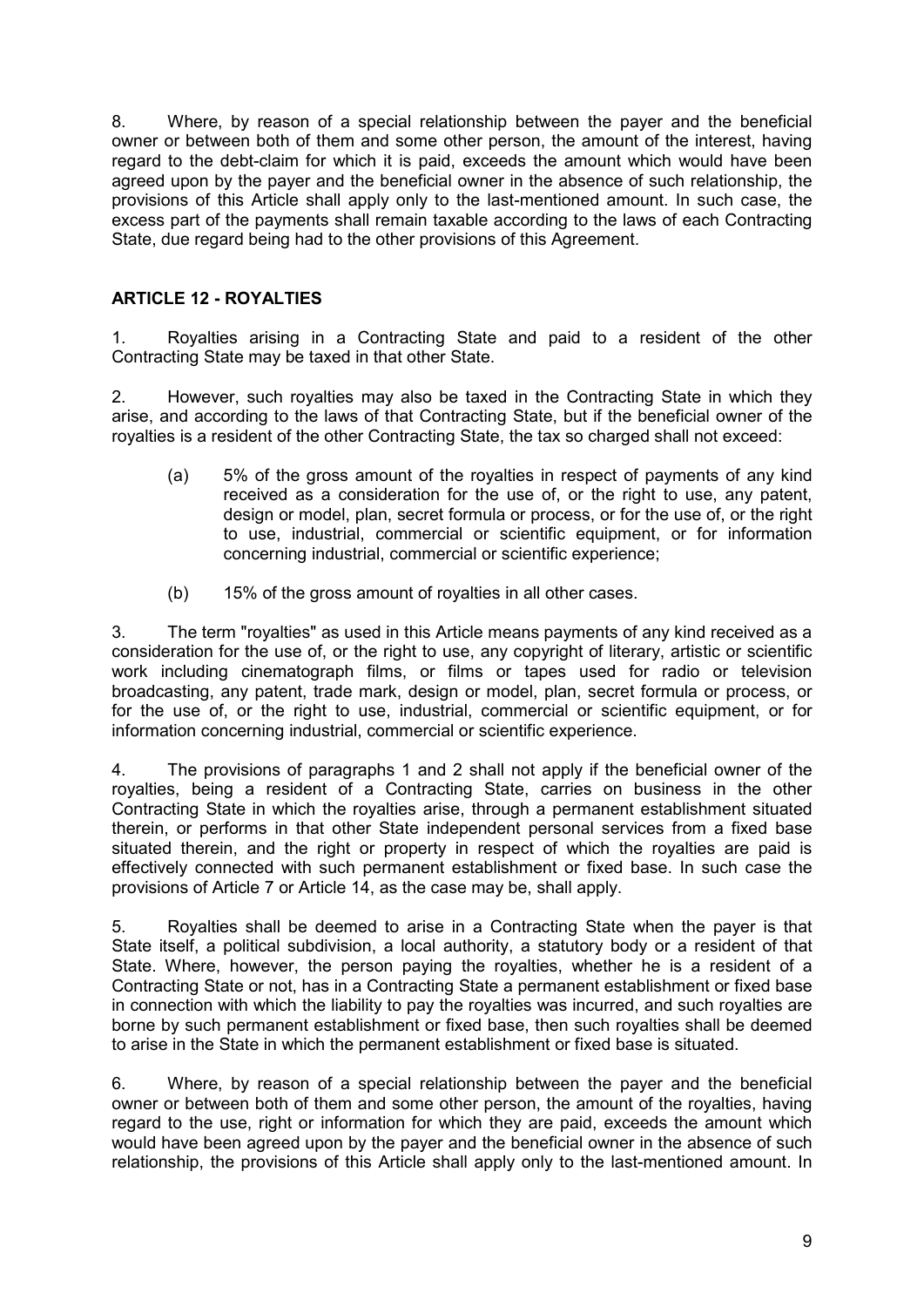such case, the excess part of the payments shall remain taxable according to the laws of each Contracting State, due regard being had to the other provisions of this Agreement.

# **ARTICLE 13 - CAPITAL GAINS**

1. Gains derived by a resident of a Contracting State from the alienation of immovable property referred to in Article 6 and situated in the other Contracting State may be taxed in that other State.

2. Gains from the alienation of movable property forming part of the business property of a permanent establishment which an enterprise of a Contracting State has in the other Contracting State or of movable property pertaining to a fixed base available to a resident of a Contracting State in the other Contracting State for the purpose of performing independent personal services, including such gains from the alienation of such a permanent establishment (alone or with the whole enterprise) or of such fixed base, may be taxed in that other State.

3. Gains derived by an enterprise of a Contracting State from the alienation of ships or aircraft operated in international traffic, or movable property pertaining to the operation of such ships or aircraft, shall be taxable only in that State.

4. Gains from the alienation of any property other than that referred to in paragraphs 1, 2 and 3 shall be taxable only in the State of which the alienator is a resident.

# **ARTICLE 14 - INDEPENDENT PERSONAL SERVICES**

1. Income derived by an individual who is a resident of a Contracting State in respect of professional services or other activities of an independent character shall be taxable only in that State unless he has a fixed base regularly available to him in the other Contracting State for the purpose of performing his activities. If he has such a fixed base, the income may be taxed in the other Contracting State but only so much of it as is attributable to that fixed base.

2. The term "professional services" includes especially independent scientific, literary, artistic, educational or teaching activities as well as the independent activities of physicians, lawyers, engineers, architects, dentists and accountants.

# **ARTICLE 15 - DEPENDENT PERSONAL SERVICES**

1. Subject to the provisions of Articles 16, 18 and 19, salaries, wages and other similar remuneration derived by a resident of a Contracting State in respect of an employment shall be taxable only in that State unless the employment is exercised in the other Contracting State. If the employment is so exercised, such remuneration as is derived therefrom may be taxed in that other State.

2. Notwithstanding the provisions of paragraph 1, remuneration derived by a resident of a Contracting State in respect of an employment exercised in the other Contracting State shall be taxable only in the first-mentioned State if:

(a) the recipient is present in the other State for a period or periods not exceeding in the aggregate 183 days in the calendar year concerned; and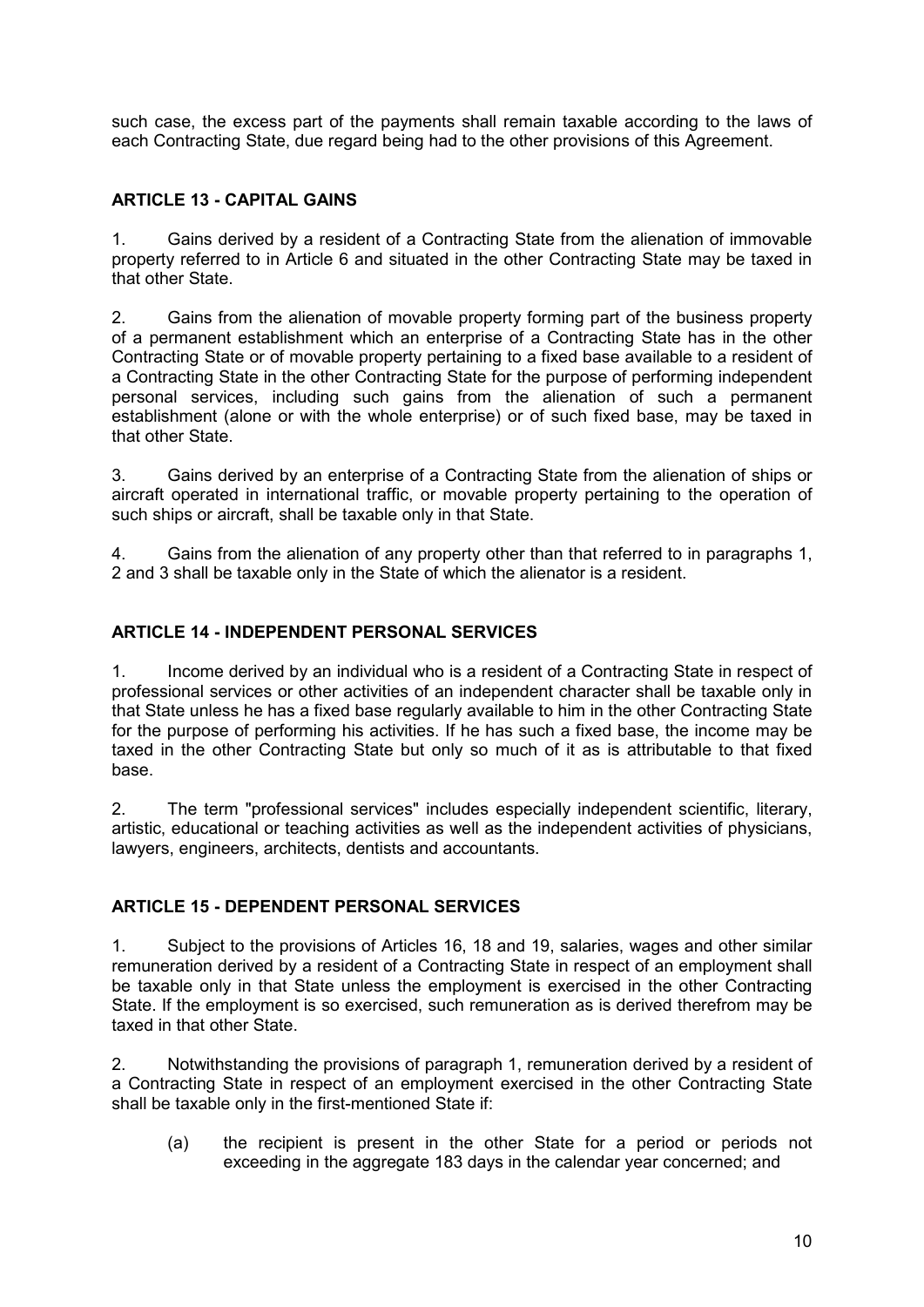- (b) the remuneration is paid by, or on behalf of, an employer who is not a resident of the other State; and
- (c) the remuneration is not borne by a permanent establishment or a fixed base which the employer has in the other State.

3. Notwithstanding the preceding provisions of this Article, remuneration derived in respect of an employment exercised aboard a ship or aircraft operated in international traffic by an enterprise of a Contracting State shall be taxable only in that State.

#### **ARTICLE 16 - DIRECTORS' FEES**

Directors' fees and other similar payments derived by a resident of a Contracting State in his capacity as a member of the board of directors of a company which is a resident of the other Contracting State may be taxed in that other State.

# **ARTICLE 17 - ARTISTES AND ATHLETES**

1. Notwithstanding the provisions of Articles 14 and 15, income derived by a resident of a Contracting State as an entertainer, such as a theatre, motion picture, radio or television artiste, or a musician, or as an athlete, from his personal activities as such exercised in the other Contracting State, may be taxed in that other State.

2. Where income in respect of personal activities exercised by an entertainer or an athlete in his capacity as such accrues not to the entertainer or athlete himself but to another person, that income may, notwithstanding the provisions of Articles 7, 14 and 15, be taxed in the Contracting State in which the activities of the entertainer or athlete are exercised.

3. Notwithstanding the provisions of paragraphs 1 and 2 of this Article, income derived in respect of the activities referred to in paragraph 1 of this Article within the framework of any cultural or sports exchange programme agreed to by both Contracting States shall be exempt from tax in the Contracting State in which these activities are exercised.

#### **ARTICLE 18 - PENSIONS**

Subject to the provisions of paragraph 2 of Article 19, pensions and other similar remuneration paid to a resident of a Contracting State in consideration of past employment shall be taxable only in that State.

#### **ARTICLE 19 - GOVERNMENT SERVICE**

1.

- (a) Remuneration, other than a pension, paid by a Contracting State or a political subdivision, a local authority or statutory body thereof to an individual in respect of services rendered to that State or political subdivision, local authority or statutory body thereof shall be taxable only in that State.
- (b) However, such remuneration shall be taxable only in the other Contracting State if the services are rendered in that State and the individual is a resident of that State who: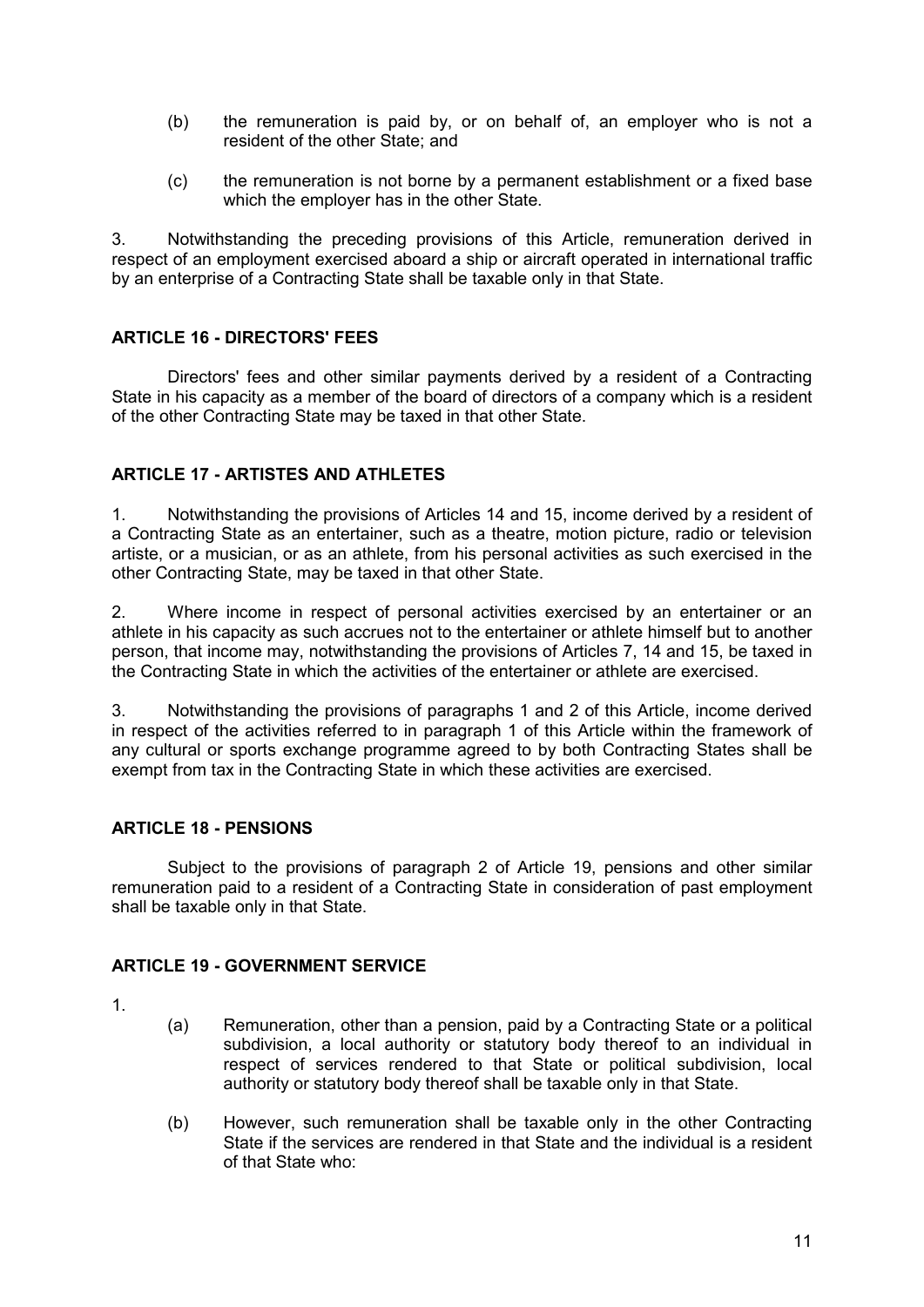- (i) is a national of that State; or
- (ii) did not become a resident of that State solely for the purpose of rendering the services.

2.

- (a) Any pension paid by, or out of funds created by, a Contracting State or a political subdivision, a local authority or a statutory body thereof to an individual in respect of services rendered to that State or political subdivision, local authority or statutory body thereof shall be taxable only in that State.
- (b) However, such pension shall be taxable only in the other Contracting State if the individual is a resident of, and a national of, that State.

3. The provisions of Articles 15, 16 and 18 shall apply to remuneration and pensions in respect of services rendered in connection with a business carried on by a Contracting State or a political subdivision, a local authority or a statutory body thereof.

# **ARTICLE 20 - STUDENTS**

1. Payments which a student or business apprentice who is or was immediately before visiting a Contracting State a resident of the other Contracting State and who is present in the first-mentioned State solely for the purpose of his education or training receives for the purpose of his maintenance, education or training shall not be taxed in that State, provided that such payments arise from sources outside that State.

2. Notwithstanding the provisions of Articles 14 and 15, remuneration for services rendered by a student or business apprentice in a Contracting State shall not be taxed in that State, provided that such services are in connection with his studies or training and the amount of remuneration does not exceed US\$2,500 per year.

#### **ARTICLE 21 - TEACHERS AND RESEARCHERS**

1. An individual who visits a Contracting State for the purpose of teaching or carrying out research at a university, college or other recognised educational institution in that State and who is or was immediately before that visit a resident of the other Contracting State, shall be exempt from tax in the first-mentioned State on remuneration for such teaching or research for a period not exceeding two years from the date of his first visit for that purpose.

2. The provisions of paragraph 1 of this Article shall not apply to income from research if such research is undertaken not in the public interest but primarily for the private benefit of a specific person or persons.

# **ARTICLE 22 - OTHER INCOME**

Items of income which are not expressly mentioned in the foregoing Articles of this Agreement shall be taxable according to the taxation laws of the respective Contracting **States**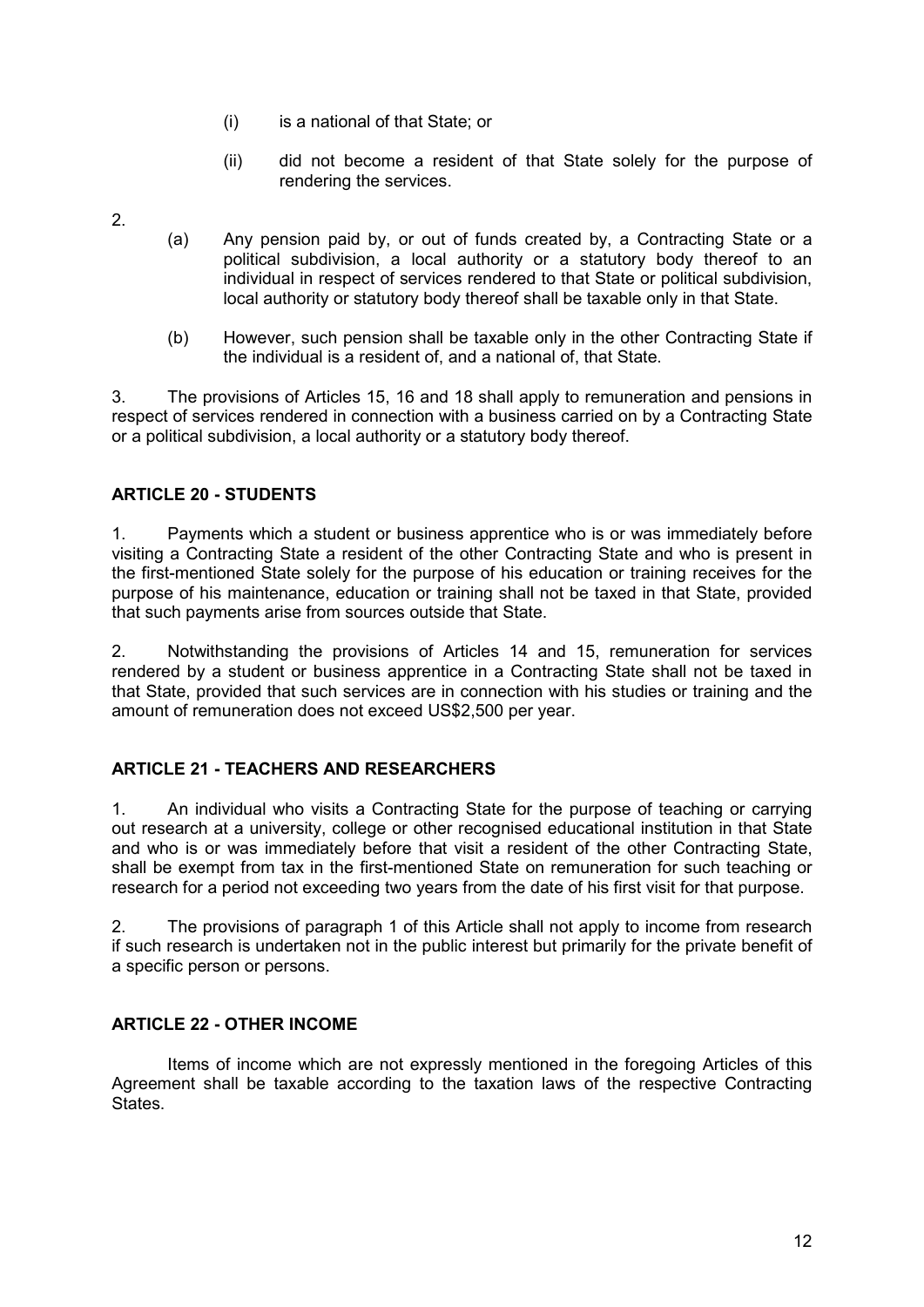#### **ARTICLE 23 - LIMITATION OF RELIEF**

1. Where this Agreement provides (with or without other conditions) that income from sources in Vietnam shall be exempt from tax, or taxed at a reduced rate, in Vietnam and under the laws in force in Singapore the said income is subject to tax by reference to the amount thereof which is remitted to or received in Singapore and not by reference to the full amount thereof, then the exemption or reduction of tax to be allowed under this Agreement in Vietnam shall apply only to so much of the income as is remitted to or received in Singapore.

2. However, this limitation does not apply to income derived by the Government of Singapore or any person approved by the competent authority of Singapore for the purpose of this paragraph. The term "Government of Singapore" shall have the same meaning as in paragraph 4(a) of Article 11.

# **ARTICLE 24 - ELIMINATION OF DOUBLE TAXATION**

1. The laws in force in either Contracting State shall continue to govern the taxation of income in respective Contracting States except where an express provision to the contrary is made in this Agreement. Where income is subject to tax in both Contracting States, relief from double taxation shall be given in accordance with the following paragraphs of this Article.

2.

- (a) Where a resident of Vietnam derives income, which in accordance with the provisions of this Agreement, may be taxed in Singapore, Vietnam shall allow as a deduction from the Vietnamese tax on the income of that resident an amount equal to the tax paid in Singapore. Where such income is a dividend paid by a company which is a resident of Singapore to a resident of Vietnam which is a company owning directly or indirectly not less than 10% of the share capital of the first-mentioned company, the deduction shall take into account the Singapore tax paid by that company on the portion of its profits out of which the dividend is paid. The deduction shall not, however, exceed that part of the Vietnamese tax, as computed before the deduction is given, which is attributed to that income.
- (b) For the purposes of subparagraph (a) above, the term "tax paid in Singapore" shall be deemed to include the amount of Singapore tax which, under the laws of Singapore and in accordance with this Agreement, would have been paid had the Singapore tax not been exempted or reduced in accordance with:
	- (i) the provisions of the sections 13(2), 13A, 13B, 13F, 43A and 43C to 43K of the Income Tax Act, 1947 (As Amended) and the provisions of the Economic Expansion Incentives (Relief from Income Tax) Act, 1967 (As Amended), together with the respective connected regulations, as are effective on the date of signature of this Agreement or have been modified only in minor aspects after the date of signature of this Agreement; or
	- (ii) any other special incentive measure designed to promote economic development in Singapore which may be introduced hereafter in modification of, or in addition to, the existing laws, as may be agreed between the two competent authorities.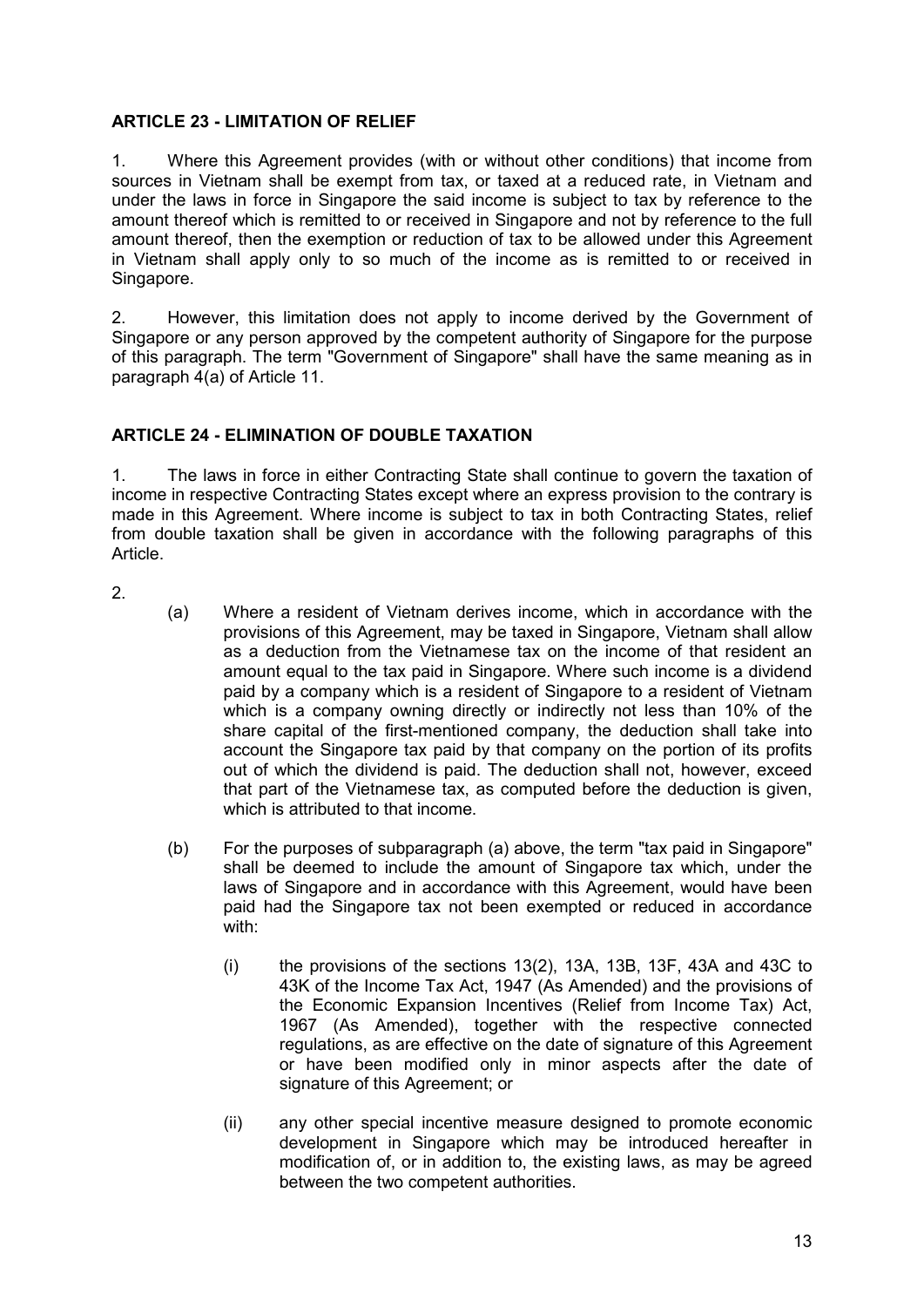- (a) Where a resident of Singapore derives income from Vietnam or receives such income in Singapore which, in accordance with the provisions of this Agreement, may be taxed in Vietnam, Singapore shall, subject to its laws regarding the allowance as a credit against Singapore tax of tax paid in any country other than Singapore, allow the Vietnamese tax paid, whether directly or by deduction, as a credit against the Singapore tax payable on the income of that resident. Where such income is a dividend paid by a company which is a resident of Vietnam to a resident of Singapore which is a company owning directly or indirectly not less than 10% of the share capital of the firstmentioned company, the deduction shall take into account the Vietnamese tax paid by that company on the portion of its profits out of which the dividend is paid.
- (b) For the purposes of subparagraph (a) above, the term "tax paid in Vietnam" shall be deemed to include the amount of Vietnamese tax which, under the laws of Vietnam and in accordance with this Agreement, would have been paid had the Vietnamese tax not been exempted or reduced in accordance with:
	- (i) the provisions of the Articles 26, 27, 28, 32 or 33 of the Law on Foreign Investment in Vietnam (1987) and connected regulations, as are effective on the date of signature of this Agreement or have been modified only in minor aspects after the date of signature of this Agreement; or
	- (ii) any other special incentive measures designed to promote economic development in Vietnam which may be introduced hereafter in modification of, or in addition to, the existing laws, as may be agreed between the two competent authorities.

4. For the purposes of the credit referred to in paragraphs 2(a) and 3(a) of this Article, the tax imposed on the following items of income shall be deemed to be 10% of the gross amount of the income where the tax paid is less than 10% of the gross amount of such income:

- (a) in the case of income derived from Singapore, income under Articles 11 and 12;
- (b) in the case of income derived from Vietnam, income under Articles 10, 11, 12 and profits subject to Profits Remittance Tax.

# **ARTICLE 25 - NON-DISCRIMINATION**

1. The nationals of a Contracting State shall not be subject in the other Contracting State to any taxation or any requirement connected therewith which is other or more burdensome than the taxation and connected requirements to which nationals of that State in the same circumstances are or may be subjected.

2. The taxation on a permanent establishment which an enterprise of a Contracting State has in the other Contracting State shall not be less favourably levied in that other State than the taxation levied on enterprises of that other State carrying out the same activities, provided that this paragraph shall not:

3.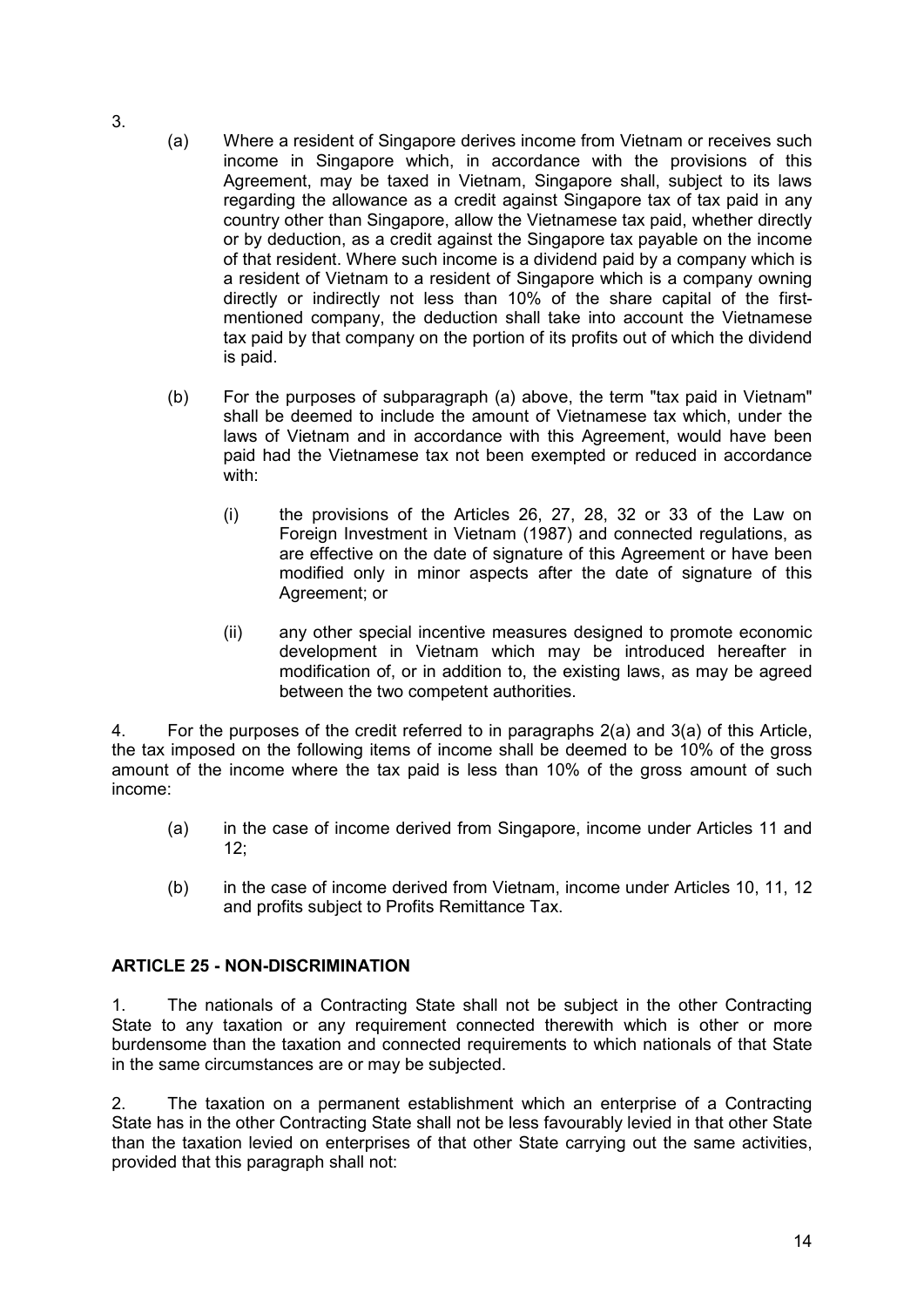- (a) prevent Vietnam from imposing on the profits attributable to a permanent establishment in Vietnam of a company which is a resident of Singapore further tax not exceeding 10% on such profits as far as they are remitted from the permanent establishment to the head office;
- (b) apply to the taxation of permanent establishments in Vietnam of Singaporean enterprises in respect of oil exploration or production activities which in the case of Vietnamese enterprises are subject to tax under the Law on Agriculture Land-Use Tax.
- 3. Nothing in this Article shall be construed as obliging a Contracting state to grant to:
	- (a) residents of the other Contracting State any personal allowances, reliefs and reductions for tax purposes which it grants to its own residents; or
	- (b) nationals of the other Contracting State those personal allowances, reliefs and reductions for tax purposes which it grants to its own nationals who are not resident in that Contracting State or to such other persons as may be specified in the taxation laws of that Contracting State.

4. Enterprises of a Contracting State, the capital of which is wholly or partly owned or controlled, directly or indirectly, by one or more residents of the other Contracting State, shall not be subjected in the first-mentioned State to any taxation or any requirement connected therewith which is other or more burdensome than the taxation and connected requirements to which other similar enterprises of the first-mentioned State are or may be subjected.

5. Where a Contracting State grants tax incentives to its nationals designed to promote economic development in accordance with its national policy and criteria, it shall not be construed as discrimination under this Article.

6. The provisions of this Article shall apply only to taxes which are the subject of this Agreement.

# **ARTICLE 26 - MUTUAL AGREEMENT PROCEDURE**

1. Where a person who is a resident of a Contracting State considers that the actions of the competent authority of one or both of the Contracting States result or will result for him in taxation not in accordance with the provisions of this Agreement, he may, irrespective of the remedies provided by the domestic law of those States, present his case to the competent authority of the Contracting State of which the person is a resident. The case must be presented within three years from the first notification of the action resulting in taxation not in accordance with the provisions of the Agreement.

2. The competent authority shall endeavour, if the objection appears to it to be justified and if it is not itself able to arrive at a satisfactory solution, to resolve the case by mutual agreement with the competent authority of the other Contracting State, with a view to the avoidance of taxation which is not in accordance with the Agreement.

3. The competent authorities of the Contracting States shall jointly endeavour to resolve any difficulties or doubts arising as to the application of the Agreement.

4. The competent authorities of the Contracting States may communicate with each other directly for the purpose of reaching an agreement in the sense of the preceding paragraphs.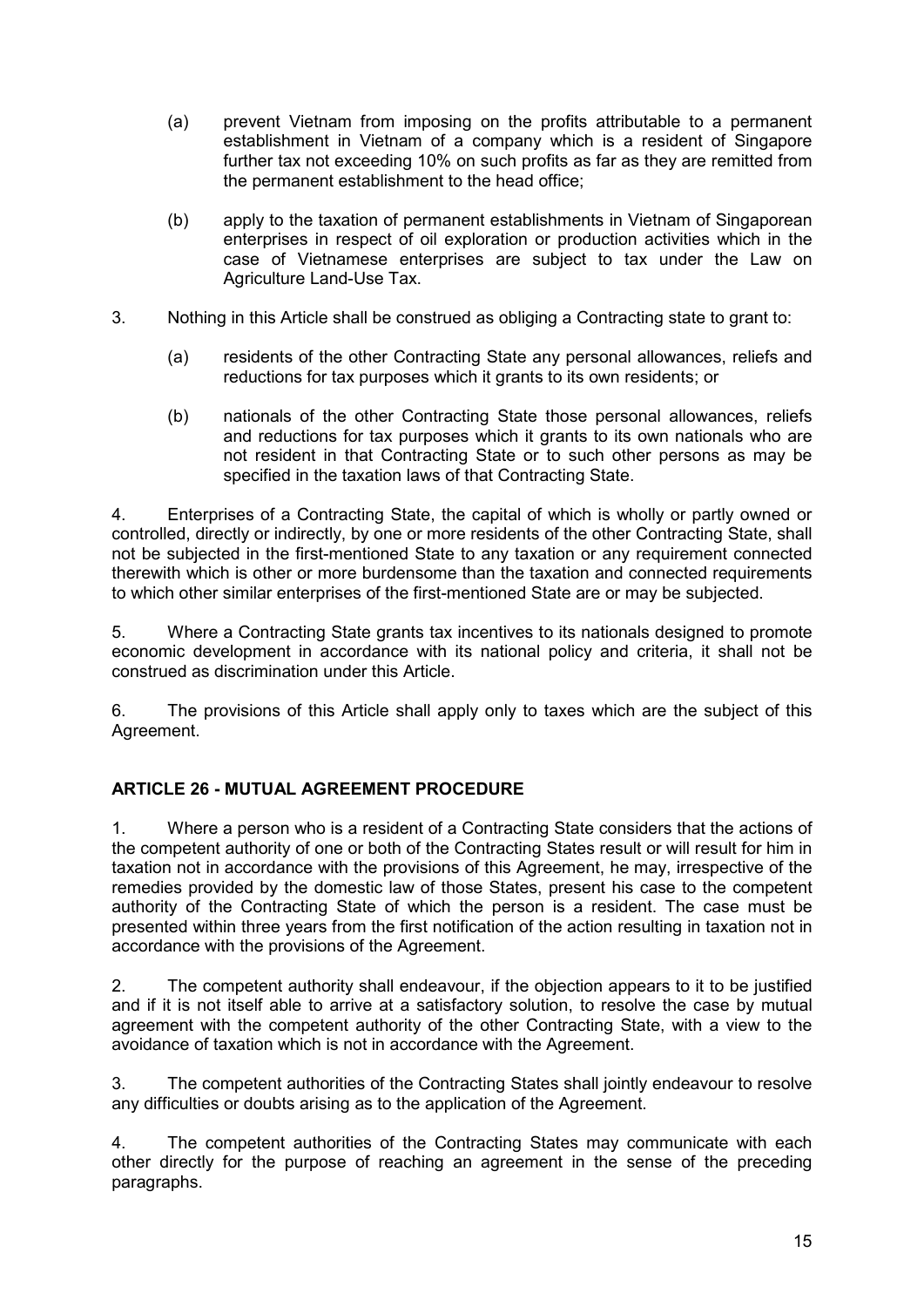#### **ARTICLE 27 - EXCHANGE OF INFORMATION**

1. The competent authorities of the Contracting States shall exchange such information as is necessary for carrying out the provisions of this Agreement or of the domestic laws of the Contracting States concerning taxes covered by the Agreement insofar as the taxation thereunder is not contrary to the Agreement. Any information received by a Contracting State shall be treated as secret in the same manner as information obtained under the domestic laws of that State and shall be disclosed only to persons or authorities (including courts and administrative bodies) involved in the assessment or collection of, the enforcement or prosecution in respect of, or the determination of appeals in relation to, the taxes covered by the Agreement. Such persons or authorities shall use the information only for such purposes.

2. In no case shall the provisions of paragraph 1 be construed so as to impose on a Contracting State the obligation:

- (a) to carry out administrative measures at variance with the law and administrative practice of that or of the other Contracting State;
- (b) to supply information which is not obtainable under the laws or in the normal course of the administration of that or of the other Contracting State;
- (c) to supply information which would disclose any trade, business, industrial, commercial or professional secret or trade process, or information, the disclosure of which would be contrary to public policy.

#### **ARTICLE 28 - DIPLOMATIC AGENTS AND CONSULAR OFFICERS**

Nothing in this Agreement shall affect the fiscal privileges of diplomatic agents or consular officers under the general rules of international law or under the provisions of special agreements.

#### **ARTICLE 29 - ENTRY INTO FORCE**

Each of the Contracting States shall notify the other Contracting State of the completion of the procedures required by the law of the respective Contracting State for bringing into force this Agreement. This Agreement shall enter into force on the date of the later of these notifications and shall thereupon have effect:

- (a) in Vietnam:
	- (i) in respect of taxes withheld at source, in relation to taxable amounts paid on or after 1 January 1993;
	- (ii) in respect of other Vietnamese taxes in relation to income, profits or gains arising on or after 1 January 1993;
- (b) in Singapore:

 in respect of tax on income for any year of assessment beginning on or after 1 January 1994.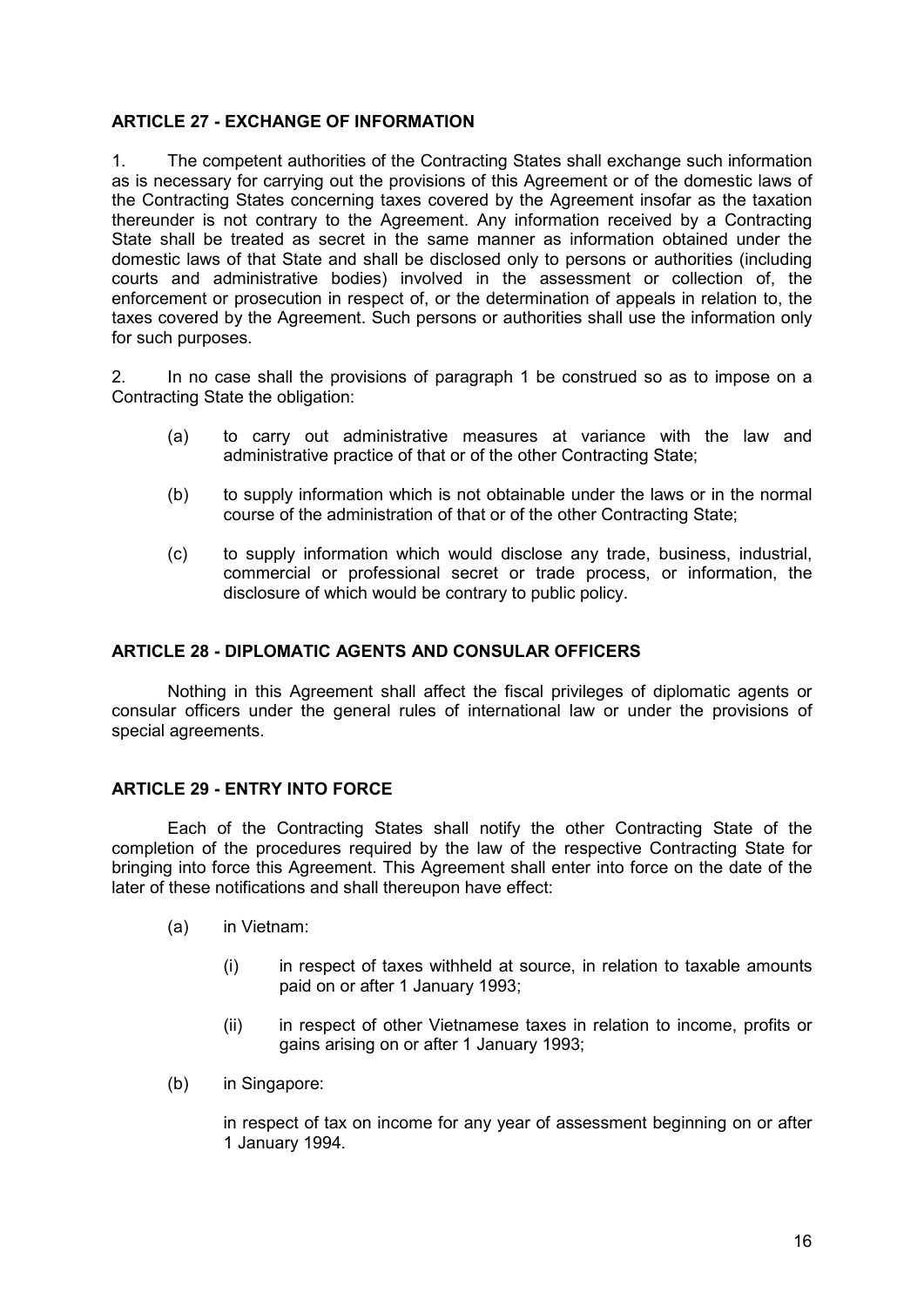#### **ARTICLE 30 - TERMINATION**

This Agreement shall remain in force until terminated by a Contracting State. Either Contracting State may terminate the Agreement at any time after five years from the date on which the Agreement enters into force by giving to the other Contracting State notice of termination, through the diplomatic channel, at least six months before the end of any calendar year. In such event the Agreement shall cease to have effect:

- (a) in Vietnam:
	- (i) in respect of taxes withheld at source, in relation to taxable amount paid on or after 1 January in the calender year immediately following the year in which the notice of termination is given;
	- (ii) in respect of other Vietnamese taxes, in relation to income, profits or gains arising on or after 1 January in the calendar year immediately following the year in which the notice of termination is given;
- (b) in Singapore:

 in respect of tax on income for any years of assessment beginning on or after 1 January in the second calendar year following the year in which the notice of termination is given.

IN WITNESS WHEREOF the undersigned, being duly authorized thereto by their respective Governments, have signed this Agreement.

DONE in duplicate at Hanoi this 2nd day of March of the year one thousand nine hundred and ninety-four in the Vietnamese and English languages, both texts being equally authoritative.

FOR THE GOVERNMENT OF THE REPUBLIC OF **SINGAPORE** 

COMMODORE (NS) TEO CHEE HEAN MINISTER OF STATE FOR FINANCE AND COMMUNICATIONS

FOR THE GOVERNMENT OF THE SOCIALIST REPUBLIC OF VIETNAM

H.E. HO TE MINISTER OF FINANCE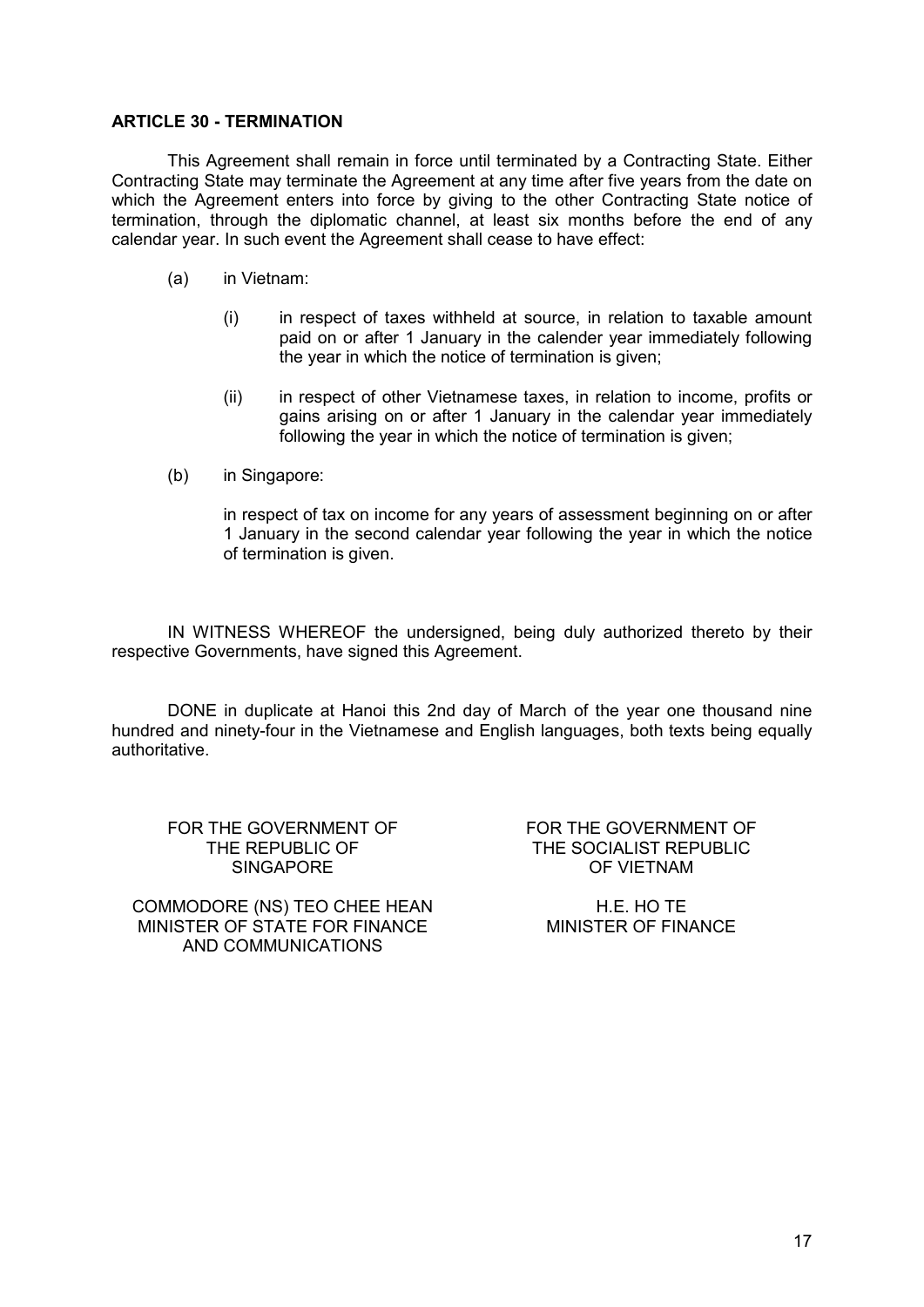#### **PROTOCOL (1994)**

At the time of signing the Agreement between the Government of the Republic of Singapore and the Government of the Socialist Republic of Vietnam for the Avoidance of Double Taxation and the Prevention of Fiscal Evasion with respect to Taxes on Income, both Governments have agreed that the following provisions shall form an integral part of the Agreement.

1. The exemption provided under paragraph 3 of Article 10 shall not apply to dividends derived by the Government of Singapore from the carrying on of commercial activities.

2. To the extent that profits or income may be taxed in Vietnam in accordance with the provisions of this Agreement and such profits or income is subject to a remittance tax under the taxation laws of Vietnam, the rate of the remittance tax shall not exceed:

- (a) the rates provided under paragraph 2 of Article 10 in the case of dividends;
- (b) 10% in the cases of profits remitted by a permanent establishment to its head office.

3. Notwithstanding the provisions of paragraph 2, the Government of Singapore shall be exempt from profits remittance tax in Vietnam. The term "Government of Singapore" shall have the same meaning as in paragraph 4(a) of Article 11.

4. With respect to the taxation of interest as provided under paragraph 2 of Article 11, if Vietnam, in any agreement for the avoidance of double taxation with any other State, provides for a rate of less than 10% on the gross amount of interest, the same lower rate shall apply for the purposes of paragraph 2 of Article 11.

5. For so lang as Vietnam continues to grant to investors licences under the Law on Foreign Investment in Vietnam, which specify the taxation to which the investor shall be subject, the imposition of such taxation shall not be regarded as breaching the terms of paragraph 2 of Article 25.

6. In relation to subparagraph (b) of paragraph 2 of the Article 25, the activities which in the case of Vietnamese enterprises are subject to tax under the Law on Agriculture Land-Use Tax shall be deemed, for the period commencing 1st January 1993 to 31st December 1993, to include the activities which in the case of Vietnamese enterprises are subject to tax under the Ordinance on Agriculture Tax as is effective up to 31st December 1993.

IN WITNESS WHEREOF the undersigned, being duly authorized thereto by their respective Governments, have signed this Protocol.

DONE in duplicate at Hanoi this 2nd day of March of the year one thousand nine hundred and ninety-four in the Vietnamese and English languages, both texts being equally authoritative.

FOR THE GOVERNMENT OF THE REPUBLIC OF **SINGAPORE** 

COMMODORE (NS) TEO CHEE HEAN MINISTER OF STATE FOR FINANCE AND COMMUNICATIONS

FOR THE GOVERNMENT OF THE SOCIALIST REPUBLIC OF VIETNAM

H.E. HO TE MINISTER OF FINANCE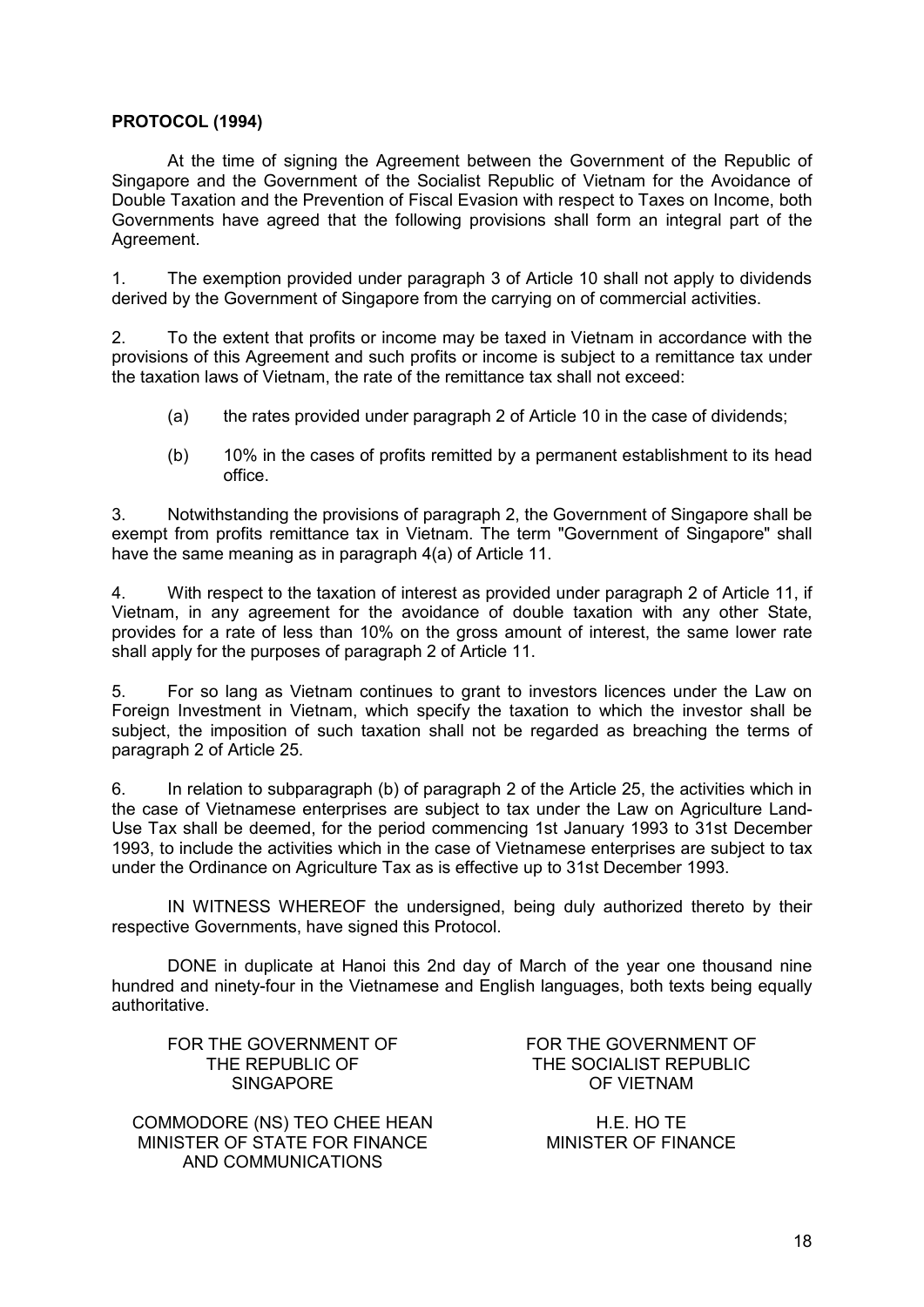# **ANNEX A**

# **SECOND PROTOCOL AMENDING THE AGREEMENT BETWEEN THE GOVERNMENT OF THE REPUBLIC OF SINGAPORE AND THE GOVERNMENT OF THE SOCIALIST REPUBLIC OF VIETNAM FOR THE AVOIDANCE OF DOUBLE TAXATION AND THE PREVENTION OF FISCAL EVASION WITH RESPECT TO TAXES ON INCOME SIGNED AT HANOI ON 2 MARCH 1994**

The Government of the Socialist Republic of Vietnam and the Government of the Republic of Singapore,

Desiring to amend the Agreement between the Government of the Republic of Singapore and the Government of the Socialist Republic of Vietnam for the avoidance of double taxation and the prevention of fiscal evasion with respect to taxes on income signed at Hanoi on 2 March 1994 (hereinafter referred to as "the Agreement"),

Have agreed as follows:

# **ARTICLE I**

With respect to Article 2 (Taxes Covered) of the Agreement:

- 1. Paragraph 3(a) shall be deleted and replaced by the following:
	- "(a) in Vietnam:
		- (i) the personal income tax; and
		- (ii) business income tax;

(hereinafter referred to as "Vietnamese tax");"

# **ARTICLE II**

With respect to Article 5 (Permanent Establishment) of the Agreement:

Paragraph 3 shall be deleted and replaced by the following:

- "3. The term "permanent establishment" also encompasses:
	- (a) A building site or construction or installation project constitutes a permanent establishment only if it lasts more than 6 months; and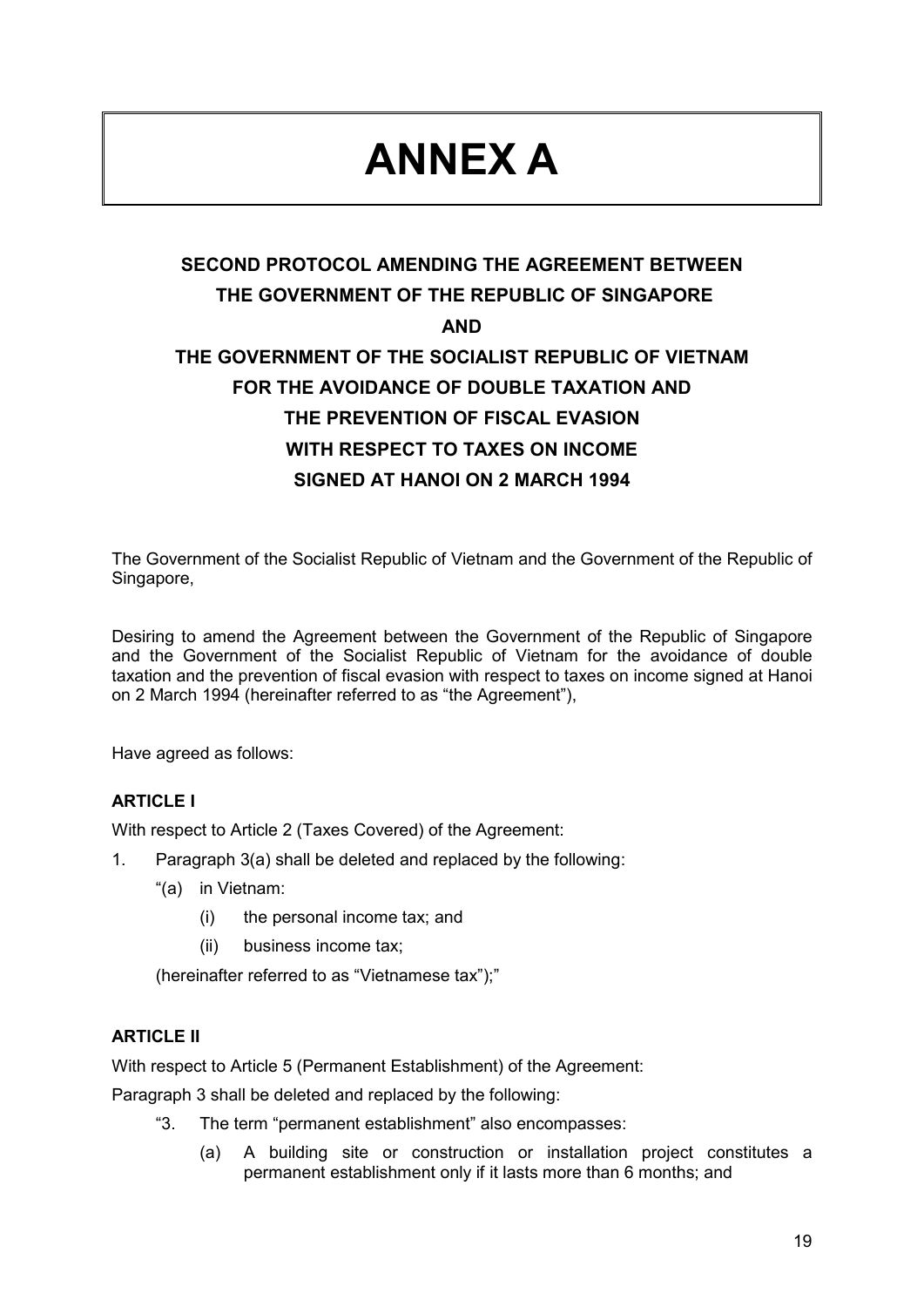(b) The furnishing of services, including consultancy services, by an enterprise through employees or other personnel engaged by the enterprise for such purpose, but only if activities of that nature continue (for the same or a connected project) within a Contracting State for a period or periods agaregating more than 183 days within any twelve month period:"

# **ARTICLE III**

Article 9 (Associated Enterprises) of the Agreement shall be deleted and replaced by the following:

- "1. Where
	- (a) an enterprise of a Contracting State participates directly or indirectly in the management, control or capital of an enterprise of the other Contracting State, or
	- (b) the same persons participate directly or indirectly in the management, control or capital of an enterprise of a Contracting State and an enterprise of the other Contracting State,

and in either case conditions are made or imposed between the two enterprises in their commercial or financial relations which differ from those which would be made between independent enterprises, then any profits which would, but for those conditions, have accrued to one of the enterprises, but, by reason of those conditions, have not so accrued, may be included in the profits of that enterprise and taxed accordingly.

2. Where a Contracting State includes, in accordance with the provisions of paragraph 1, in the profits of an enterprise of that State - and taxes accordingly – profits on which an enterprise of the other Contracting State has been charged to tax in that other State and where the competent authorities of the Contracting States agree, upon consultation, that all or part of the profits so included are profits which would have accrued to the enterprise of the first-mentioned State if the conditions made between the two enterprises had been those which would have been made between independent enterprises, then that other State shall make an appropriate adjustment to the amount of the tax charged therein on those agreed profits. In determining such adjustment, due regard shall be had to the other provisions of this Agreement."

#### **ARTICLE IV**

With respect to Article 10 (Dividends) of the Agreement:

1. A new Paragraph 9 shall be inserted:

"The exemption provided under paragraph 3 of Article 10 shall not apply to dividends derived by the Government of Singapore from the carrying on of commercial activities."

# **ARTICLE V**

With respect to Article 11 (Interest) of the Agreement:

- 1. Paragraph 4(a)(i) shall be deleted and replaced by the following:
	- "(i) the Monetary Authority of Singapore;"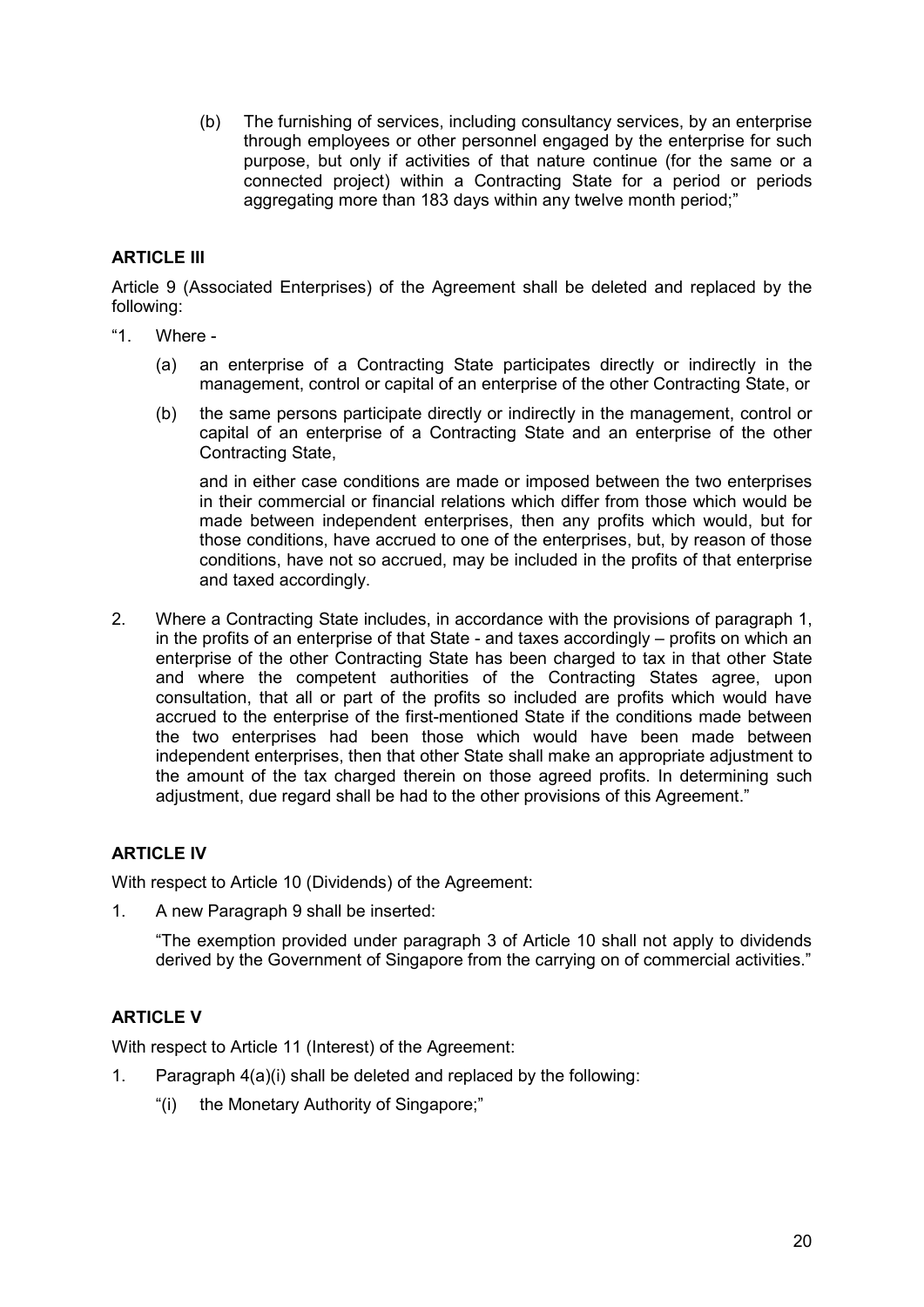2. A new Paragraph 9 shall be inserted:

"With respect to the taxation of interest as provided under paragraph 2 of Article 11, if Vietnam, in any agreement for the avoidance of double taxation with any other State, provides for a rate of less than 10 per cent on the gross amount of interest, the same lower rate shall apply for the purposes of paragraph 2 of Article 11."

# **ARTICLE VI**

With respect to Article 12 (Royalties) of the Agreement:

- 1. Paragraph 2(b) shall be deleted and replaced by the following:
	- "(b) 10% of the gross amount of royalties in all other cases."

# **ARTICLE VII**

With respect to Article 13 (Capital Gains) of the Agreement:

Paragraph 4 shall be deleted and replaced by the following:

- "4. Gains derived by a resident of a Contracting State from the alienation of shares, other than shares of a company quoted on a recognized stock exchange of one or both Contracting States, deriving more than 50% of their value directly or indirectly from immovable property situated in the other Contracting State may be taxed in that other State.
- 5**.** Gains from the alienation of any property other than that referred to in paragraphs 1, 2, 3 and 4 shall be taxable only in the State of which the alienator is a resident."

# **ARTICLE VIII**

With respect to Article 14 (Independent Personal Services) of the Agreement:

Paragraph 1 shall be deleted and replaced by the following:

- "1. Income derived by an individual who is a resident of a Contracting State in respect of professional services or other activities of an independent character shall be taxable only in that State except in the following circumstances when such income may also be taxed in the other Contracting State:
	- (a) if he has a fixed base regularly available to him in the other State for the purpose of performing his activities; in that case, only so much of the income as is attributable to that fixed base may be taxed in that other State; or
	- (b) if his stay in the other State is for a period or periods exceeding in the aggregate 183 days within any twelve month period; in that case, only so much of the income as is derived from his activities performed in that other State may be taxed in that other State;"

# **ARTICLE IX**

Article 23 (Limitation of Relief) of the Agreement shall be deleted and the subsequent Articles shall not be renumbered.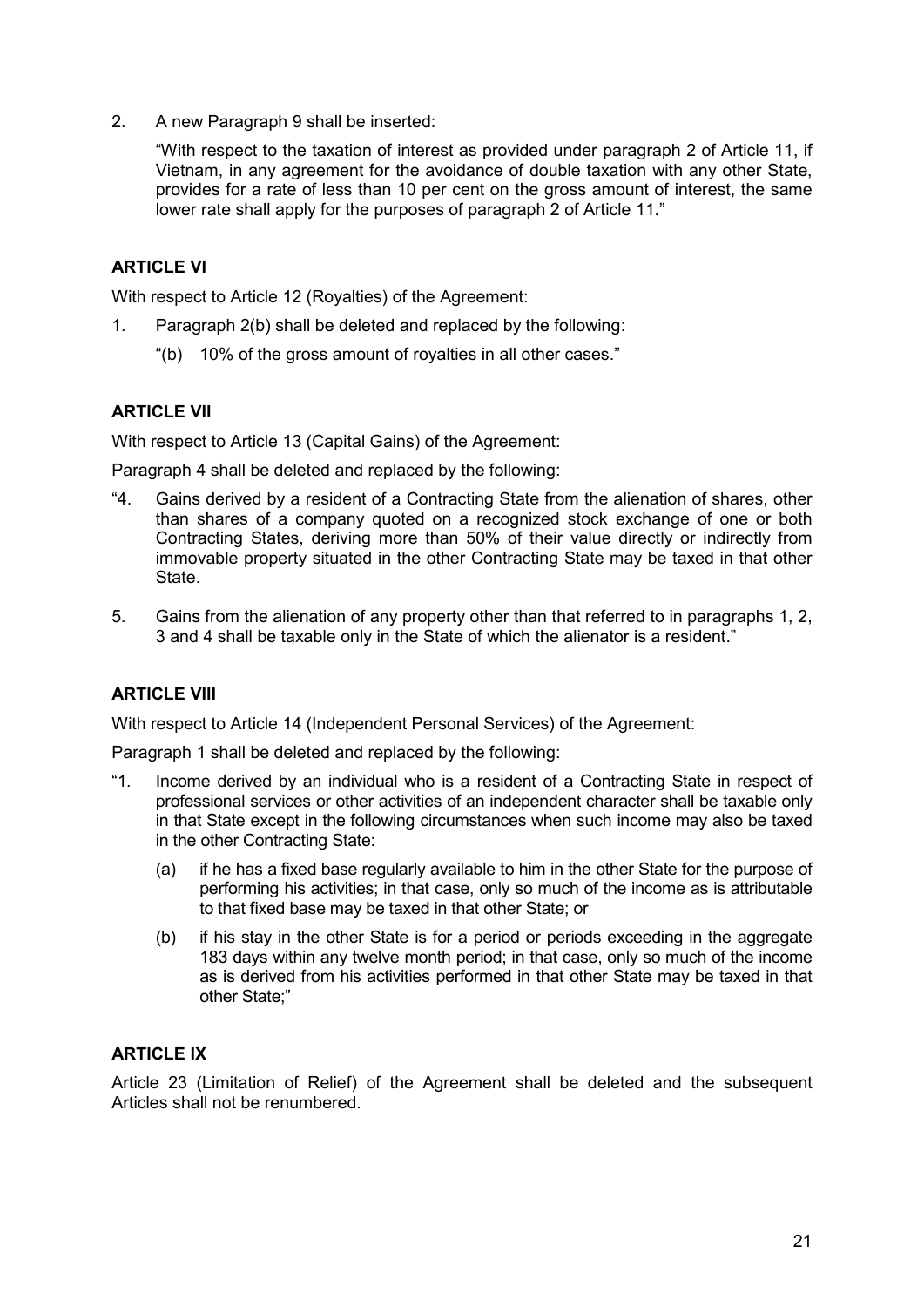# **ARTICLE X**

With respect to Article 25 (Non-Discrimination) of the Agreement:

- 1. Paragraph 2 shall be deleted and replaced by the following:
	- "2. The taxation on a permanent establishment which an enterprise of a Contracting State has in the other Contracting State shall not be less favourably levied in that other State than the taxation levied on enterprises of that other State carrying out the same activities."
- 2. Paragraph 5 shall be deleted and replaced by the following:
	- "5. Where a Contracting State grants tax incentives to its nationals designed to promote economic or social development in accordance with its national policy and criteria, it shall not be construed as discrimination under this Article."

#### **ARTICLE XI**

Article 27 (Exchange of Information) of the Agreement shall be deleted and replaced by the following:

- "1. The competent authorities of the Contracting States shall exchange such information as is foreseeably relevant for carrying out the provisions of this Agreement or to the administration or enforcement of the domestic laws concerning taxes of every kind and description imposed on behalf of the Contracting States, or of their political subdivisions or local authorities, insofar as the taxation thereunder is not contrary to the Agreement. The exchange of information is not restricted by Articles 1 and 2.
- 2. Any information received under paragraph 1 by a Contracting State shall be treated as secret in the same manner as information obtained under the domestic laws of that State and shall be disclosed only to persons or authorities (including courts and administrative bodies) concerned with the assessment or collection of, the enforcement or prosecution in respect of, the determination of appeals in relation to the taxes referred to in paragraph 1, or the oversight of the above. Such persons or authorities shall use the information only for such purposes. They may disclose the information in public court proceedings or in judicial decisions.
- 3. In no case shall the provisions of paragraphs 1 and 2 be construed so as to impose on a Contracting State the obligation:
- (a) to carry out administrative measures at variance with the laws and administrative practice of that or of the other Contracting State;
- (b) to supply information which is not obtainable under the laws or in the normal course of the administration of that or of the other Contracting State;
- (c) to supply information which would disclose any trade, business, industrial, commercial or professional secret or trade process, or information the disclosure of which would be contrary to public policy (*ordre public*).
- 4. If information is requested by a Contracting State in accordance with this Article, the other Contracting State shall use its information gathering measures to obtain the requested information, even though that other State may not need such information for its own tax purposes. The obligation contained in the preceding sentence is subject to the limitations of paragraph 3 of this Article but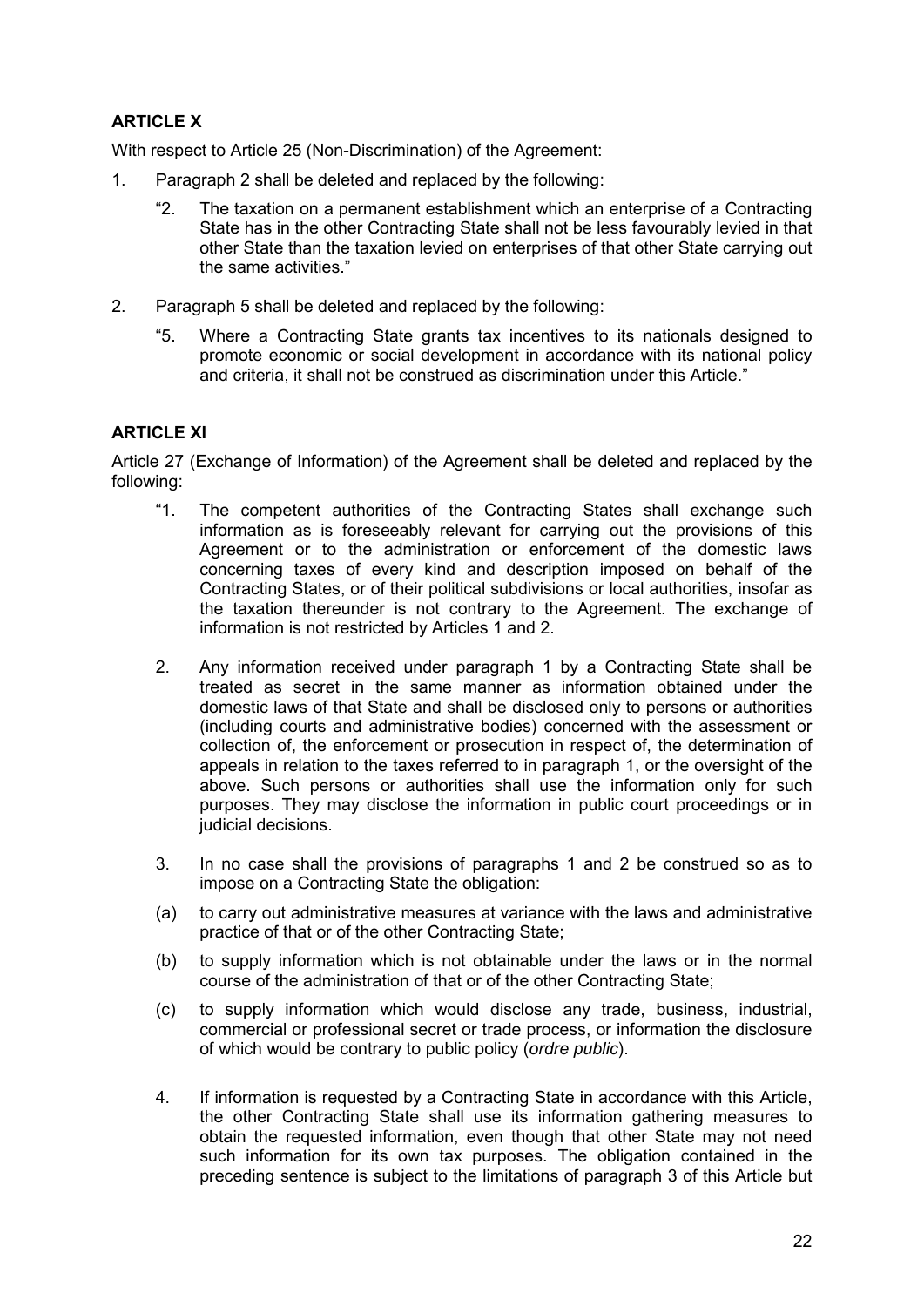in no case shall such limitations be construed to permit a Contracting State to decline to supply information solely because it has no domestic interest in such information.

5. In no case shall the provisions of paragraph 3 be construed to permit a Contracting State to decline to supply information solely because the information is held by a bank, other financial institution, nominee or person acting in an agency or a fiduciary capacity or because it relates to ownership interests in a person."

# **ARTICLE XII**

The Protocol (1994) of the Agreement shall be deleted.

# **ARTICLE XIII**

Each of the Contracting States shall notify the other Contracting State of the completion of the procedures required by the law of the respective Contracting State for bringing into force this Protocol. This Protocol shall enter into force on the date of the later of these notifications and shall thereupon have effect:

- (a) in Vietnam:
	- (i) in respect of taxes withheld at source, in relation to taxable amounts as derived on or after the first day of January following the calendar year in which the Protocol enters into force, and in subsequent calendar years;
	- (ii) in respect of other Vietnamese taxes, in relation to income, profits, gains or capital arising on or after the first day of January following the calendar year in which the Protocol enters into force, and in subsequent calendar years; and
	- (iii) in respect of Article XI, to request made on or after the date of entry into force of the Protocol;
- (b) in Singapore:
	- (i) in respect of tax chargeable for any year of assessment beginning on or after 1st January in the second calendar year following the year in which the Protocol enters into force;
	- (ii) in respect of Article XI, to request made on or after the date of entry into force of the Protocol.

#### **ARTICLE XIV**

This Protocol, which shall form an integral part of the Agreement, shall remain in force as long as the Agreement remains in force and shall apply as long as the Agreement itself is applicable.

IN WITNESS WHEREOF, the undersigned, being duly authorised by their respective Governments have signed this Protocol.

DONE in duplicate at Singapore on this  $12<sup>th</sup>$  day of September 2012 in the Vietnamese and English language, both texts being equally authoritative.